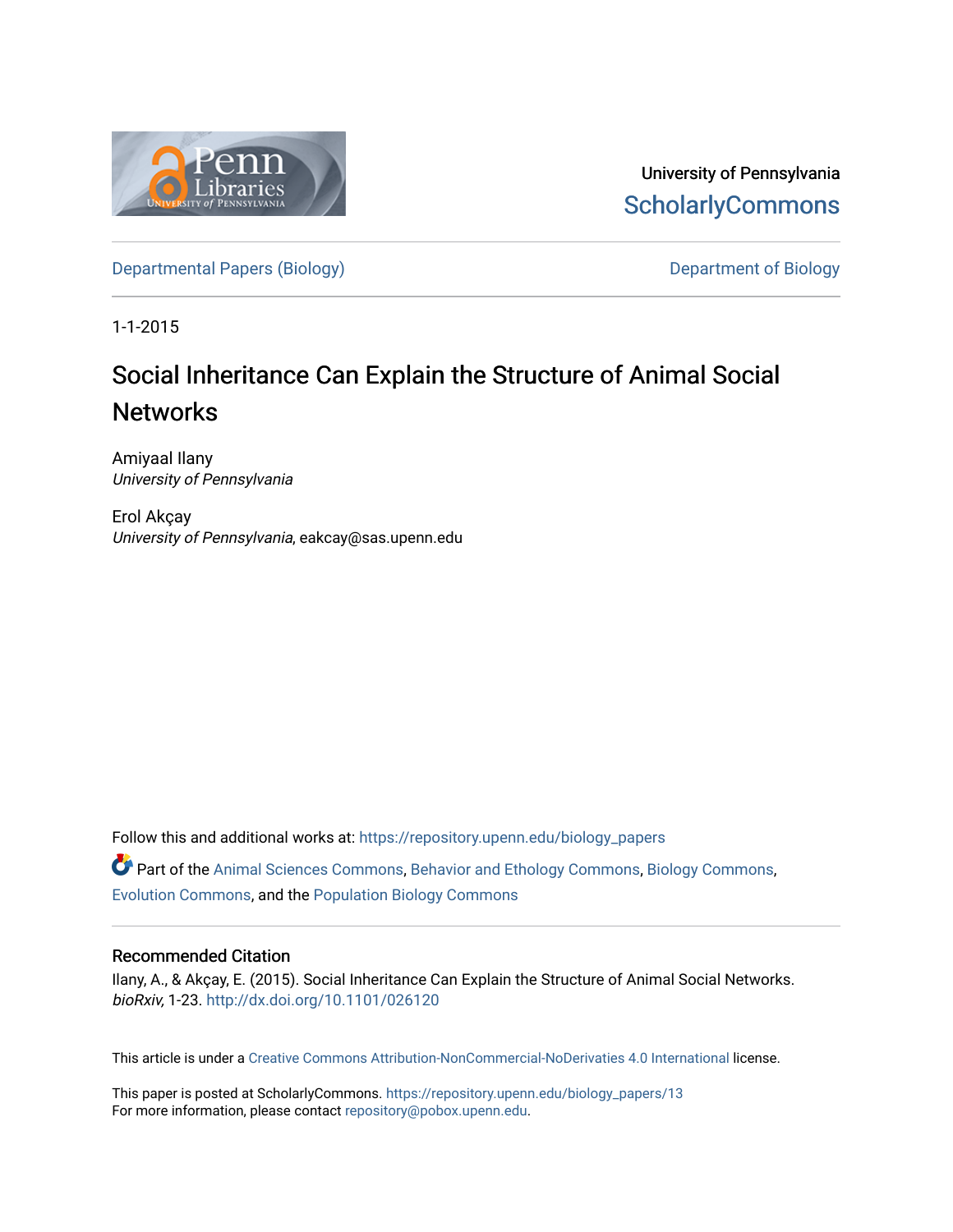## Social Inheritance Can Explain the Structure of Animal Social Networks

#### **Abstract**

The social network structure of animal populations has major implications to survival, reproductive success, sexual selection, and pathogen transmission. Recent studies showed in various species that the structure of social networks and individuals' positions in it are influenced by individual traits such as sex, age, and social rank, and can be heritable between generations. But as of yet, no general theory of social network structure exists that can explain the diversity of social networks observed in nature, and serve as a null model for detecting species and population-specific factors. Here we propose such a general model of social network structure. We consider the emergence of network structure as a result of two types of social bond formation: via social inheritance, in which newborns are likely to bond with maternal contacts, and via forming bonds randomly. We compare model output to data from several species, showing that it can generate networks with properties such as those observed in real social systems. Our model demonstrates that some of the observed properties of social networks, such as heritability of network position or assortative associations, can be understood as a consequence of social inheritance. Our results highlight the need to consider the dynamic processes that generate social structure in order to explain patterns of variation in social networks.

#### **Disciplines**

Animal Sciences | Behavior and Ethology | Biology | Evolution | Population Biology

#### **Comments**

This article is under a [Creative Commons Attribution-NonCommercial-NoDerivaties 4.0 International](https://creativecommons.org/licenses/by-nc-nd/4.0/)  license.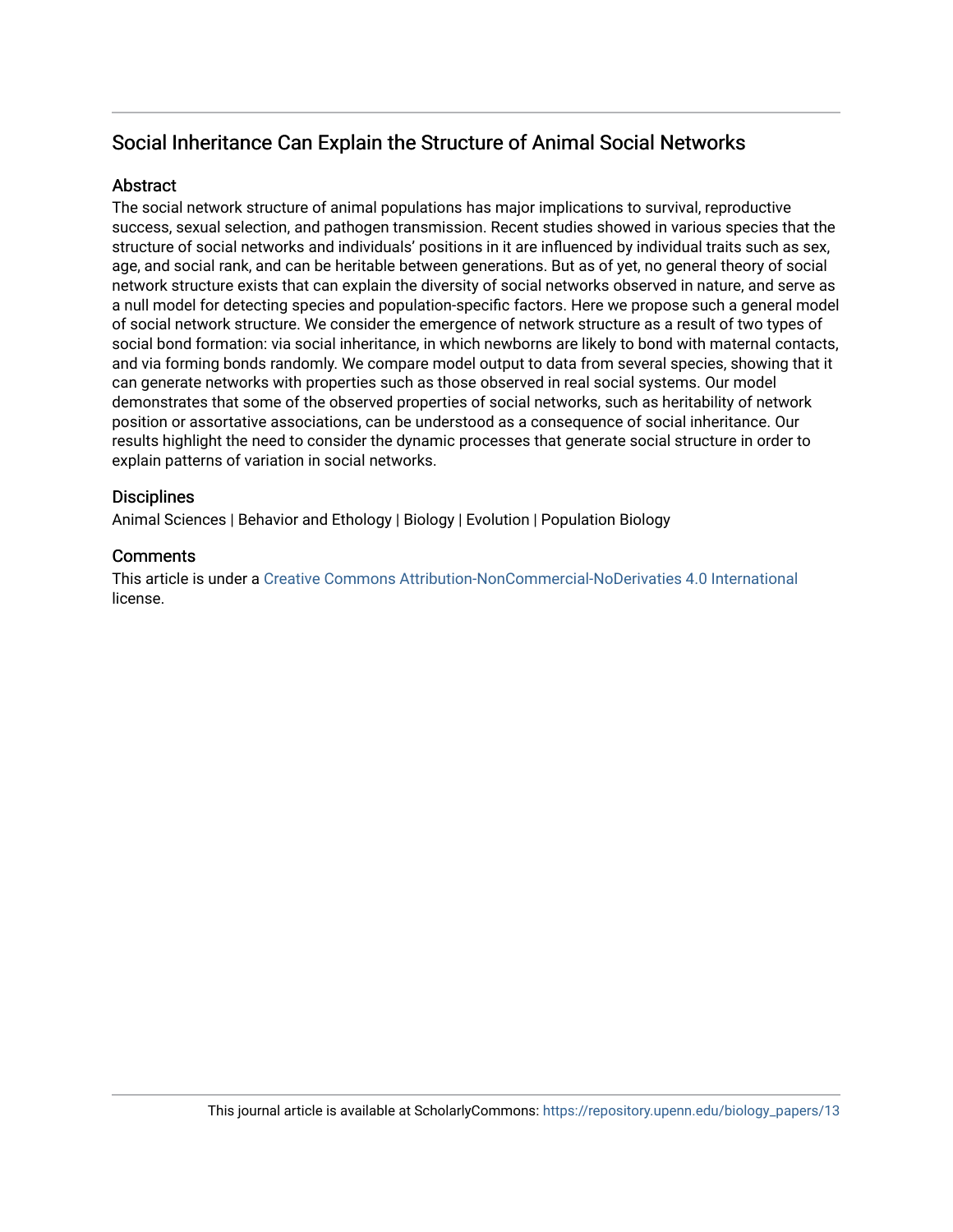# Social inheritance can explain the structure of animal social networks

[.](http://creativecommons.org/licenses/by-nc-nd/4.0/)

Amiyaal Ilany<sup>1</sup> and Erol Akcay<sup>1</sup>

<sup>1</sup>Department of Biology, University of Pennsylvania, Philadelphia, PA USA

#### **Abstract**

The social network structure of animal populations has major implications to survival, reproductive success, sexual selection, and pathogen transmission. Recent studies showed in various species that the structure of social networks and individuals' positions in it are influenced by individual traits such as sex, age, and social rank, and can be heritable between generations. But as of yet, no general theory of social network structure exists that can explain the diversity of social networks observed in nature, and serve as a null model for detecting species and population-specific factors. Here we propose such a general model of social network structure. We consider the emergence of network structure as a result of two types of social bond formation: via social inheritance, in which newborns are likely to bond with maternal contacts, and via forming bonds randomly. We compare model output to data from several species, showing that it can generate networks with properties such as those observed in real social systems. Our model demonstrates that some of the observed properties of social networks, such as heritability of network position or assortative associations, can be understood as a consequence of social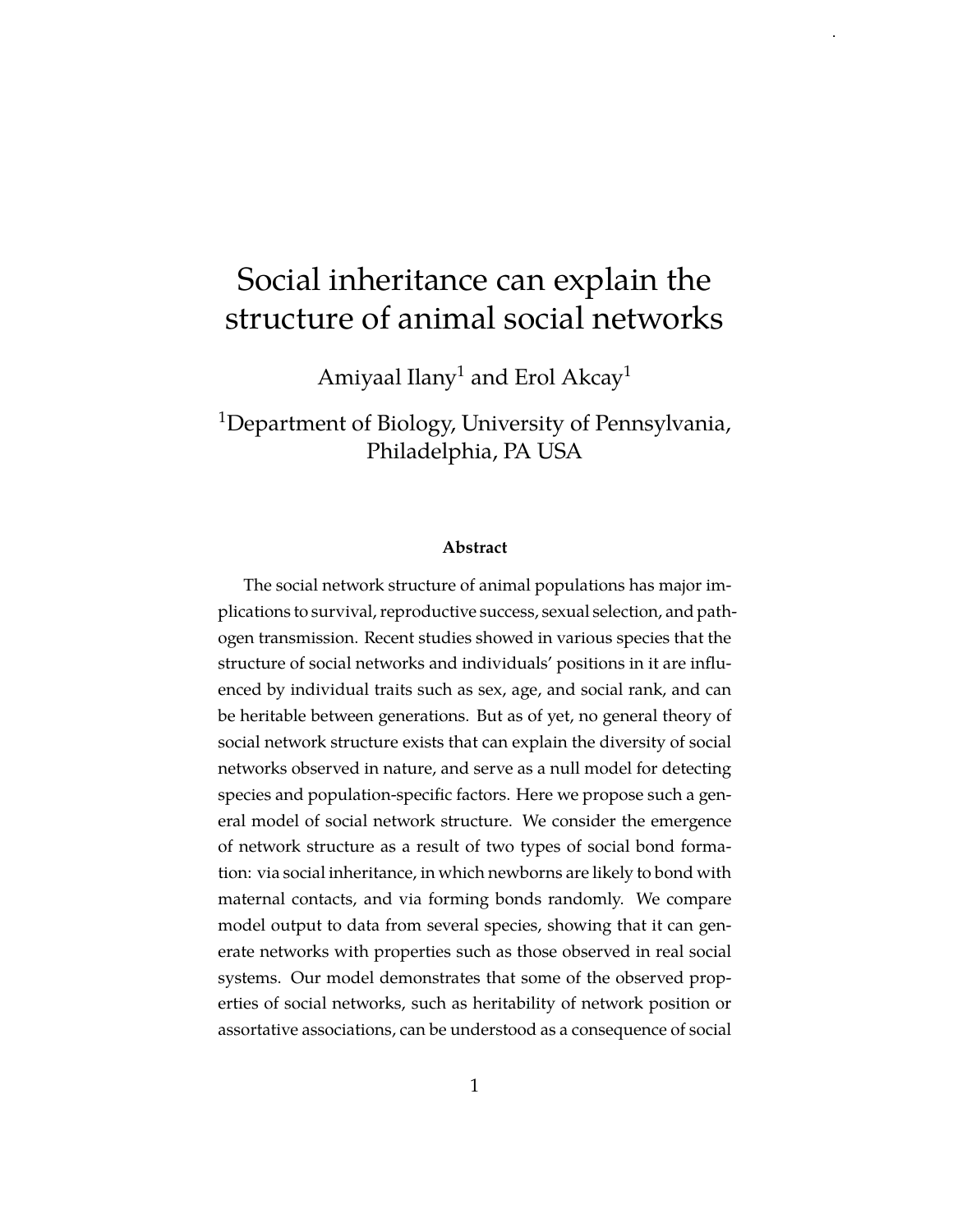inheritance. Our results highlight the need to consider the dynamic processes that generate social structure in order to explain patterns of variation in social networks.

[.](http://creativecommons.org/licenses/by-nc-nd/4.0/)

The transition to sociality is one of the major shifts in evolution, and social structure is an important and ever-present selective factor, affecting both reproductive success [1] and survival [2, 3]. Sociality affects individual health and evolutionary fitness via multiple mechanisms in humans and other animals, including pathogen transmission [4–7] but also through promoting or hindering particular social behaviors [8–11]. Social bonds can both increase stress induced by competition [12], while at the same time providing buffer for individuals against stressors and their effects [13, 14]. The social structure of a population summarizes the social bonds of its members [15]. Hence, understanding the processes generating variation in social structure across populations and species is crucial to uncovering the impacts of sociality.

Recent years have seen a surge in the study of the causes and consequences of social structure in human and animal societies, based on theoretical and computational advances in social network analysis (SNA) [16]. The new interdisciplinary field of "Network Science" has provided many tools to construct, visualize, quantify and compare social structures, facilitating advanced understanding of social phenomena. Researchers studying a variety of species, from insects to humans, have used these tools to gain insights into the factors determining social structure [17–20]. Furthermore, using SNA provided evidence for the effects of social structure on a range of phenomena, such as sexual selection [21] and cultural transmission [22, 23].

Most applications of SNA to non-human animals have been at a static and descriptive level, using various computational methods to quantify features of social structure. These measurements, combined with increasingly detailed data ("reality mining" [24]) about social interactions in na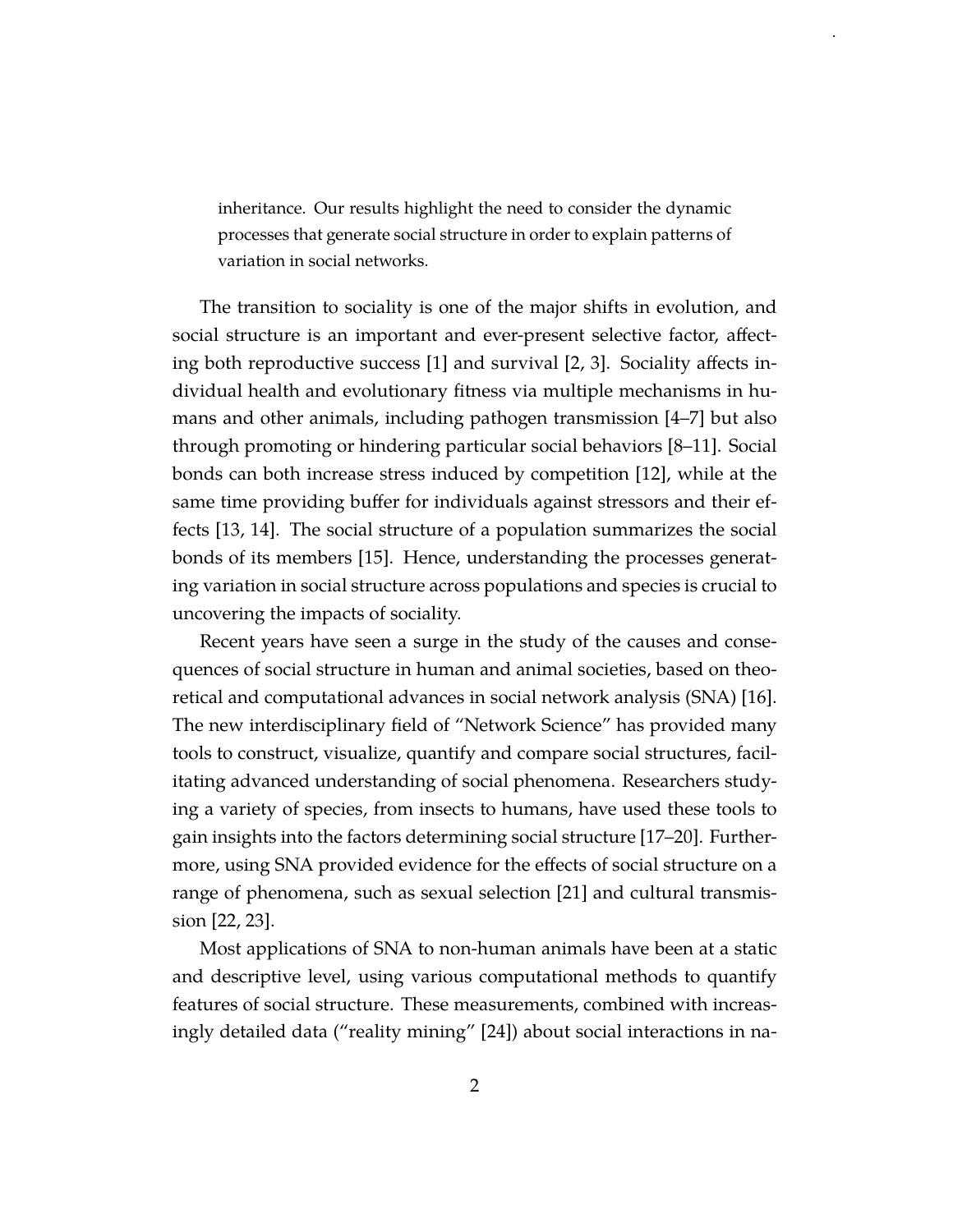ture, provided valuable insights about the complex effects of social interaction on individual behaviors and fitness outcomes. Yet, we still lack a comprehensive theory that can explain the generation and diversity of social structures observed within and between species. There have been only a few influential efforts to model animal social network structure. Notably, Seyfarth [25] used a generative model of grooming networks based on individual preferences for giving and receiving grooming, and showed that a few simple rules can account for complex social structure. This model and related approaches [e.g., 26] have been very influential in the study of social structure. At the same time, they mostly focused on primates and were geared towards specific questions such as the effects of relatedness, social ranks, or ecological factors in determining social structure.

[.](http://creativecommons.org/licenses/by-nc-nd/4.0/)

A large body of theoretical work in network science aims to explain the general properties of social networks through simple models of how networks form. However, these models tend to focus either on networks with a fixed set of agents [e.g. 27, 28], or on boundlessly growing networks [e.g., 29, 30], with few exceptions [31, 32]. These network formation models therefore have limited applicability to animal (and many human) social groups where individuals both join (through birth of immigration) and leave (through death or emigration) the network. Furthermore, most work in network science concentrates on the distribution of number of connections individuals have (the degree distribution). Models that fit the degree distribution of real-world networks tend to be a poor fit to other important properties, notably the tendency of social connections to be clustered [30], i.e., two individuals to be connected with each other if they are both connected to a third individual. Real-world human and animal networks exhibit significantly more clustering than random or preferential attachment models predict.

To overcome these limitations, we provide a general network formation model based on simple demographic and social processes. Despite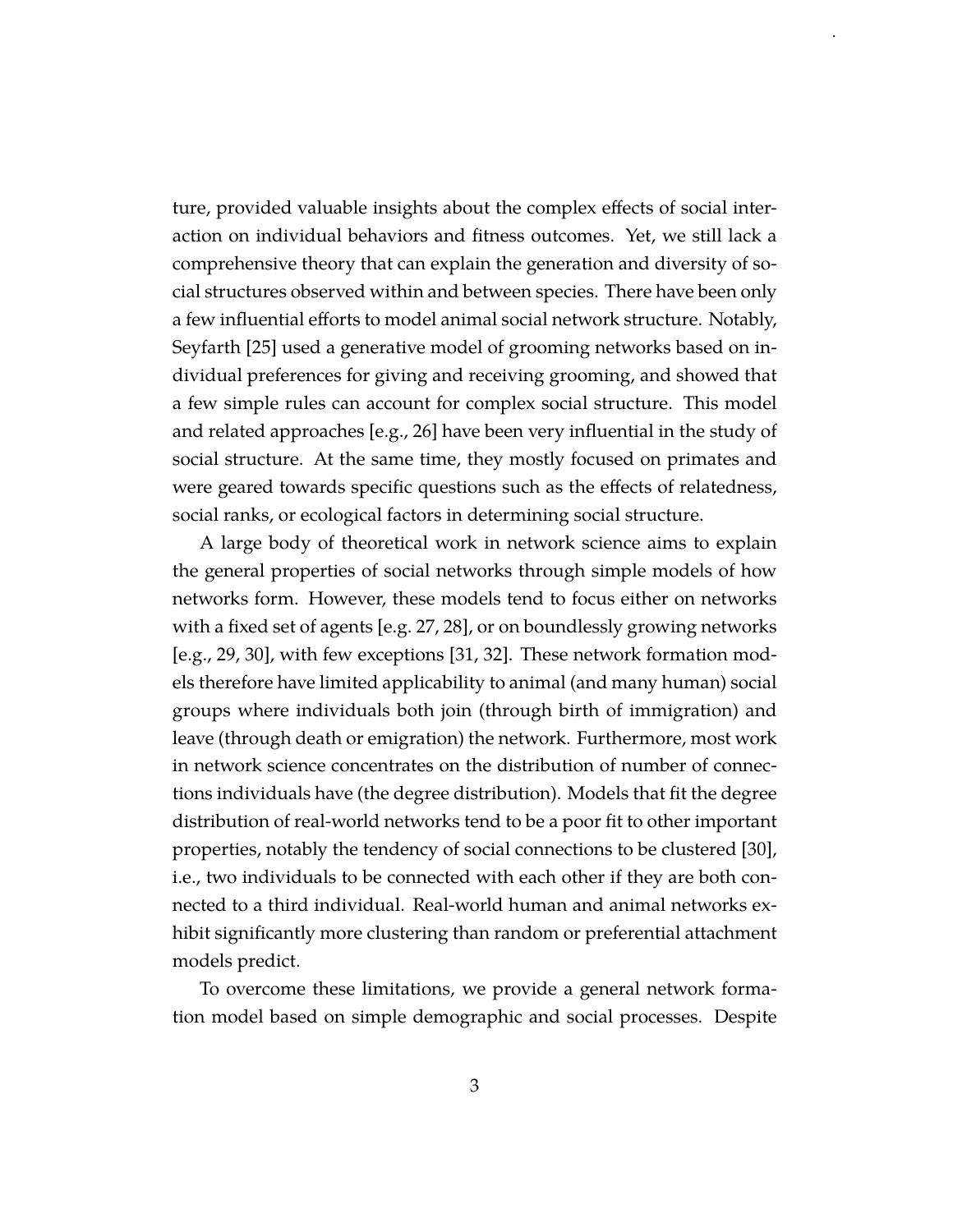being extremely simplistic, we demonstrate that our model can generate networks that match both degree and local clustering distributions of realworld animal social networks using only two parameters. We also show that social heritability of connections can result in the appearance of genetic heritability of connectivity traits, as well as assortativity in the absence of explicit assortative preferences. Our approach highlights commonalities among groups, populations, and species, and uncover general principles underlying variation in social structure.

[.](http://creativecommons.org/licenses/by-nc-nd/4.0/)

## **1 A general model of social structure**

We model social structure as a result of demographic processes (birth and death) and social processes, i.e. social inheritance and stochastic bond formation. Our departure point for this model is the model by Jackson and Rogers [30], which can reproduce many attributes of large-scale human social networks. However, Jackson and Rogers' model is based on a constantly growing network with no death or emigration of agents. Since we are interested in small-scale animal networks that do not grow unboundedly, we model a population where existing individuals die and get replaced at an equal rate with newborn individuals [31]. We model binary undirected, implicitly cooperative networks, but our model can be extended to weighted networks that describe the strength of each social bond, and directed ones, such as agonistic networks.

Consider a social group of size *N*. Suppose that each time step, an individual is born to a random mother, and one individual is selected to die at random. With probability  $p_b$ , the newborn will meet and connect to its mother (generally,  $p_b$  will be close to one, but can be low or zero in species such as many reptiles, where individuals might not meet their mothers). A crucial component of our model is the general assumption that the likelihood of a newborn A connecting with another individual B depends on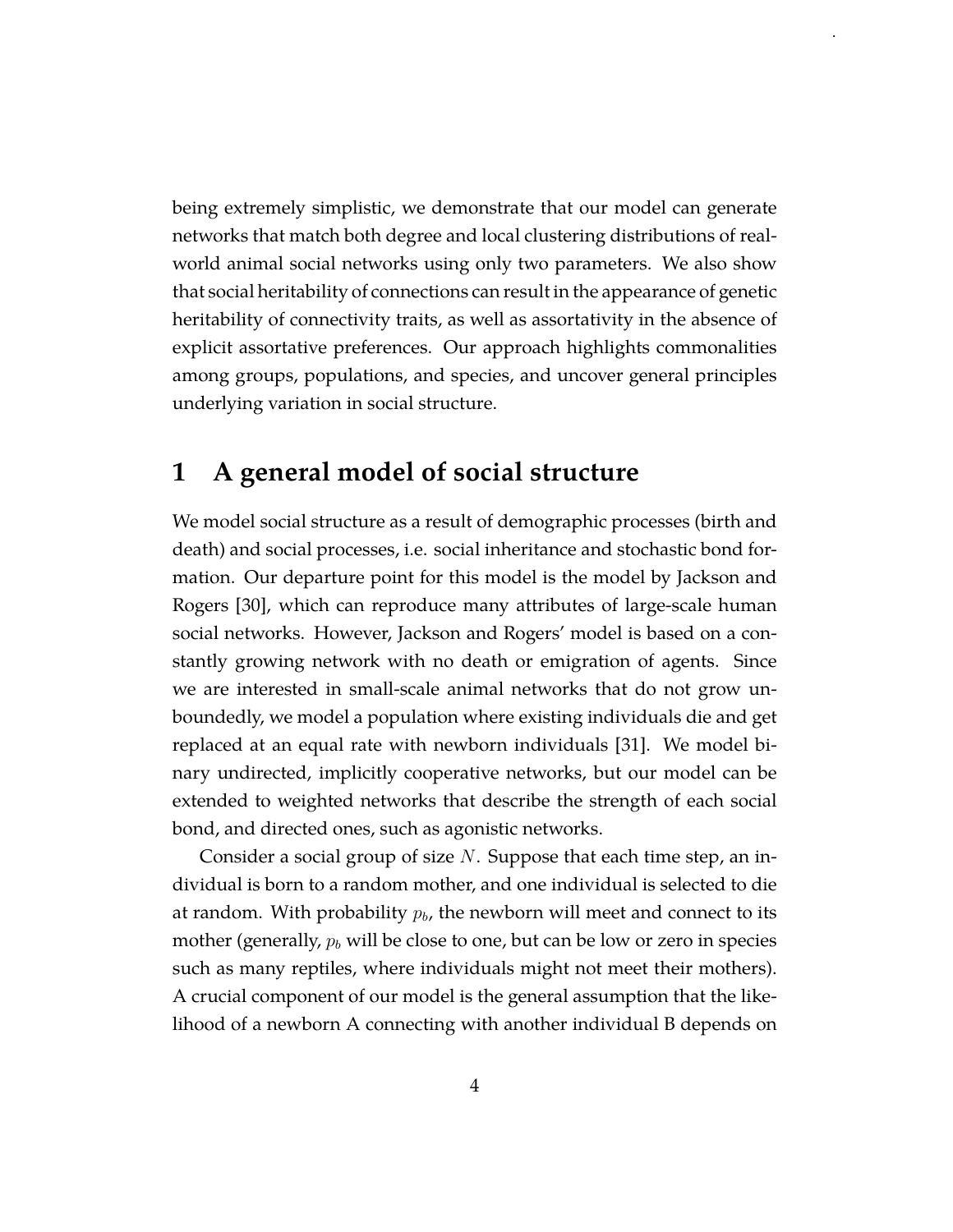

Figure 1: Graphical illustration of the model: a newborn individual is connected to its parent with probability *pb*, to its parent's connections with probability *pn*, and to individuals not directly connected to its parent with probability *pr*.

the relationship between A's mother and B: the probability A will connect to B is given by  $p_n$  if A's mother is connected to B, and  $p_r$  if not (Figure 1). Hence, *p<sup>n</sup>* is the probability an offspring "inherits" a given connection of its parent. If  $p_n > p_r$ , the population exhibits a tendency for clustering, a well-established and general phenomenon in social networks [20, 33]. In the Supplementary Information (SI), we provide a mean-field approximation of the degree distribution of this model which shows an excellent fit with our simulations (see Figure 3).

## **2 Results**

We simulated social network dynamics to test how social inheritance and stochastic social bonding affect network structure, heritability, and assortativity. For all of our results, we assume  $p_b = 1$ . As expected, the network density (the number of edges out of all possible edges) depends on *p<sup>n</sup>* and *pr*. The global clustering coefficient, a measure of the extent to which nodes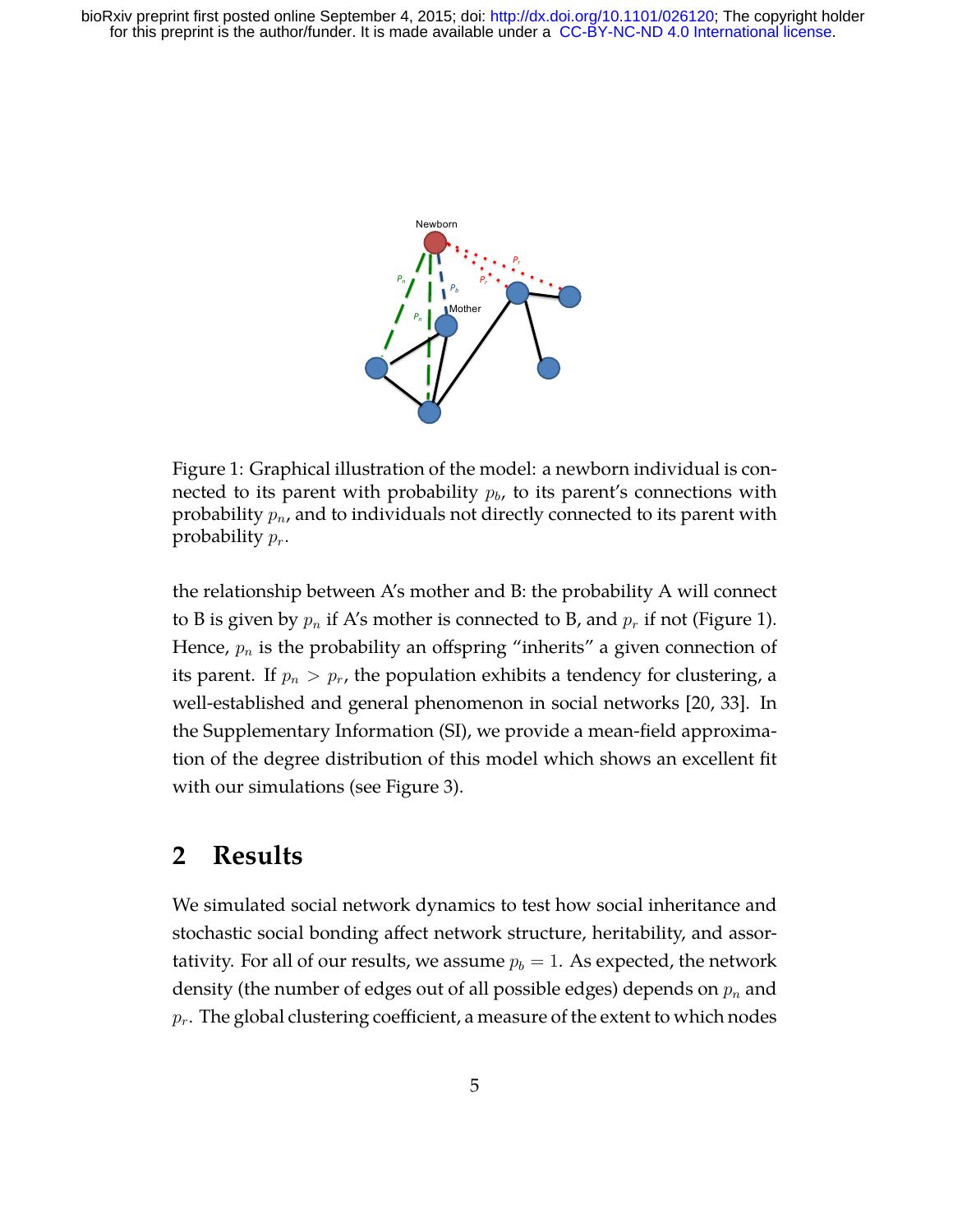

[.](http://creativecommons.org/licenses/by-nc-nd/4.0/)

Figure 2: The dependency of social network density and clustering coefficient on social inheritance, *pn*, and probability of random bonding, *pr*. Parameter values: simulation steps=2000,  $N = 100$ .

tend to cluster together, also depends on these parameters, but not monotonically; high levels of clustering were observed in simulations with low or high *pr*, but not at intermediate levels (Fig. 2).

We compared the output of our model with observed animal social networks of four different species. For this analysis we used data from published studies of spotted hyena (*Crocuta crocuta* [20]), rock hyrax (*Procavia capensis* [34]), bottlenose dolphin (*Tursiops* spp. [35]), and sleepy lizard (*Tiliqua rugosa* [36]). We found species-specific values of  $p_n$  and  $p_r$  that could generate networks similar to those observed with respect to the degree and local clustering coefficient distributions. Figure 3 illustrates that our model of social inheritance can produce networks with realistic social structure. In particular, the good match of local clustering distributions is an advance over network growth models based on preferential attachment [30]. The values we found suggest that social inheritance is stronger in hyena and hyrax than in dolphins and sleepy lizards (Table 1). We also solved for the stationary distribution of the mean-field dynamics of the degree distributions (Figure 3).

Next, we tested if social inheritance can generate heritability of indirect network traits in social networks. Direct network traits, such as degree, will by definition be heritable when  $p_n$  is high and  $p_r$  low. To see if this also holds for emergent network traits, we measured the correlation between parent and offspring betweenness centrality for a set of social inheritance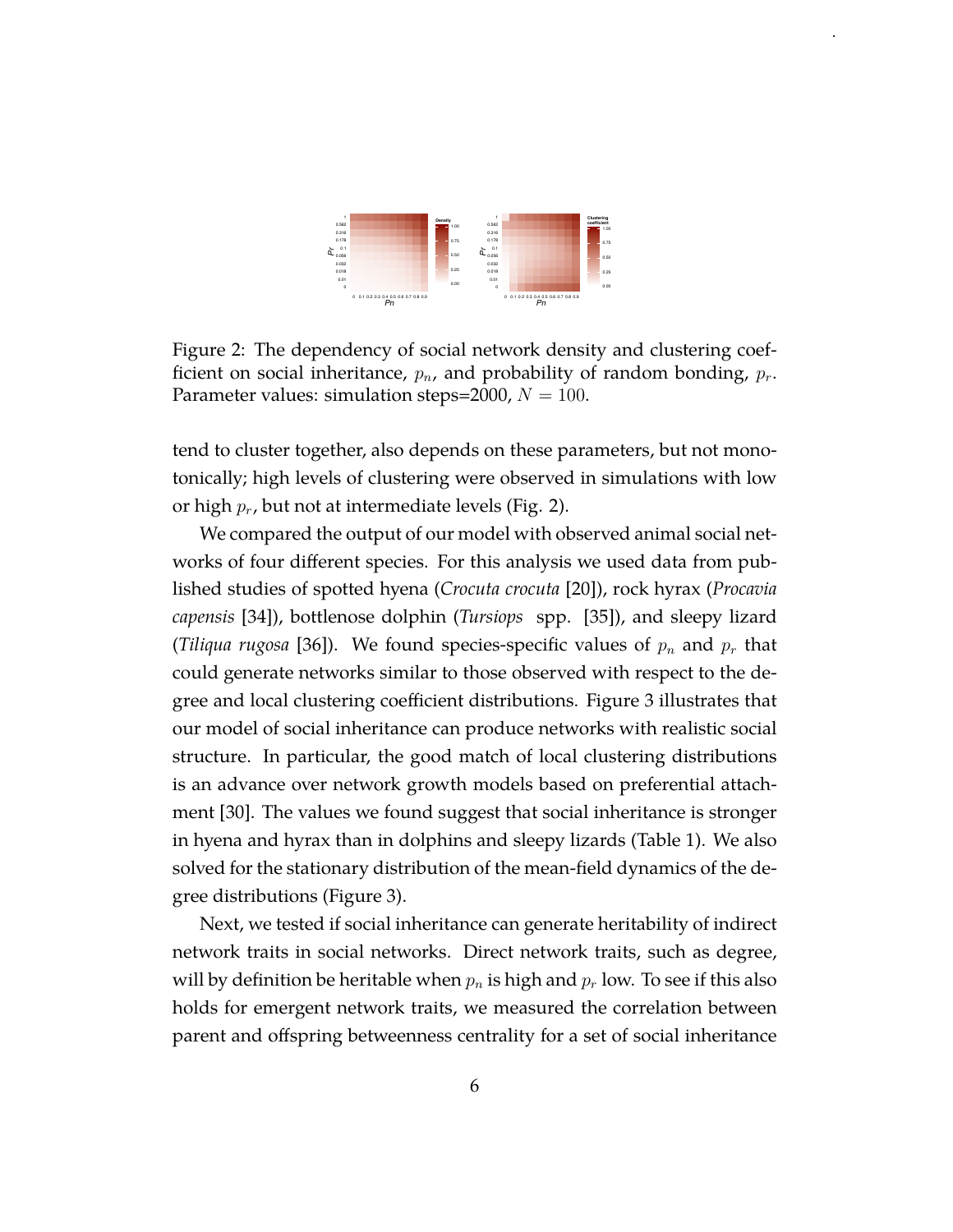

Figure 3: Comparing model output to networks of four species. Upper row: observed networks. Middle row: Cumulative degree distributions of observed and simulated networks. Lower row: Cumulative clustering coefficient distributions of observed and simulated networks. Black dots represent observed values. Blue dots depict mean-field estimation (available only for degree distribution). Red line notes mean values for 500 simulated networks with the same species-specific  $p_n$  and  $p_r$  values (given in Table 1), whereas light red area depicts 95% confidence intervals.

| <b>Species</b>     | $p_n$ | $p_r$ |
|--------------------|-------|-------|
| Spotted hyena      | 0.90  | 0.010 |
| Rock hyrax         | 0.80  | 0.009 |
| Bottlenose dolphin | 0.53  | 0.033 |
| Sleepy lizard      | 0.57  | 0.005 |

Table 1: Parameter values used in the simulations for each species in Figure 3.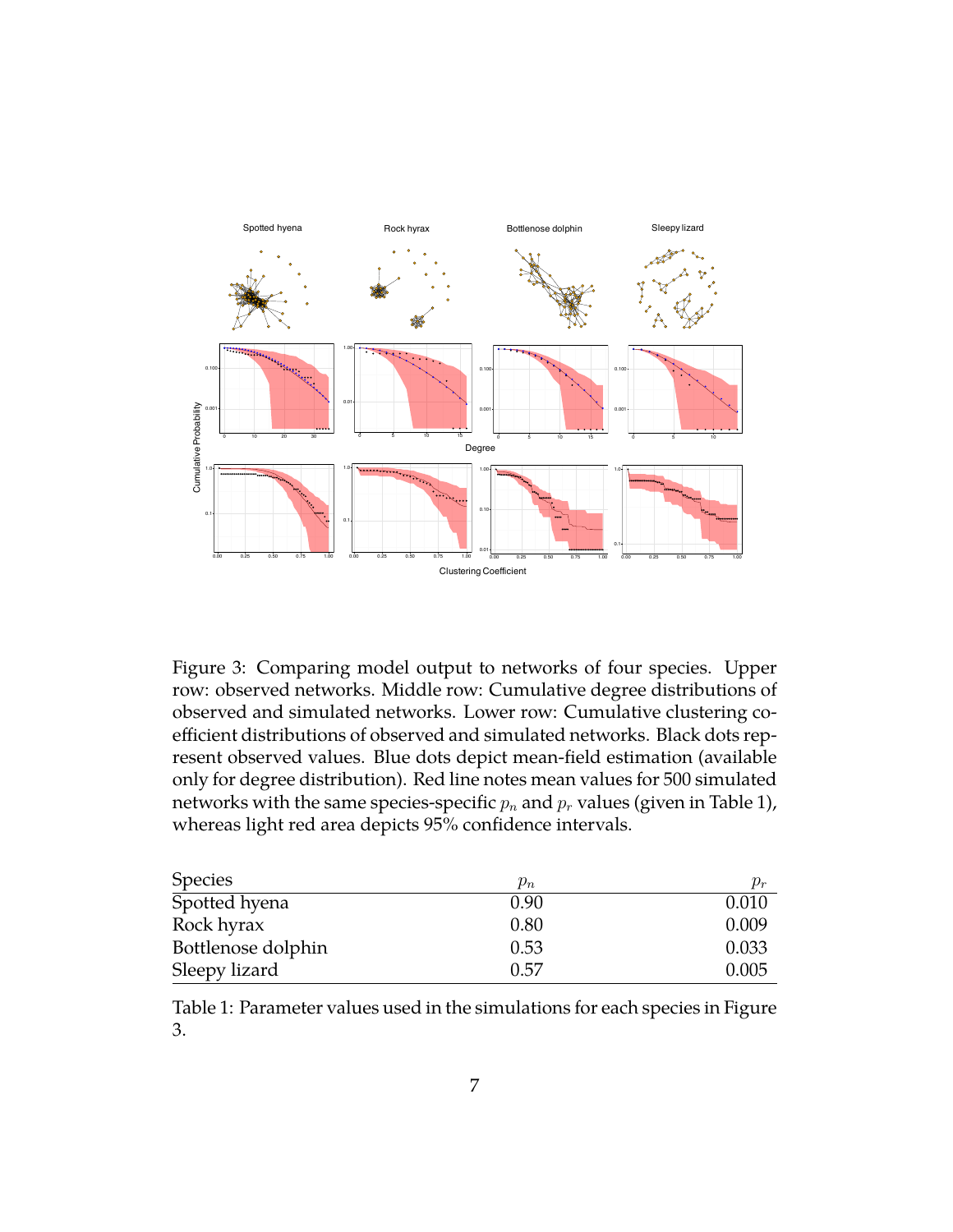

[.](http://creativecommons.org/licenses/by-nc-nd/4.0/)

Figure 4: The regression of betweenness centrality among parents and their offspring as a function of the strength of social inheritance (*pn*). The bottom and top of the box mark the first and third quartiles. The upper whisker extends from the hinge to the highest value that is within 1.5\*IQR of the hinge, where IQR is the inter-quartile range, or distance between the first and third quartiles. The lower whisker extends from the hinge to the lowest value within 1.5\*IQR of the hinge. Data beyond the end of the whiskers are outliers and plotted as points. Ten replications were run for each *p<sup>n</sup>* value. Parameter values: simulation steps=2000,  $N = 100$ ,  $p_r = 0.01$ .

(*pn*) values. As Fig. 4 shows, high probability of social inheritance (when  $p_n$   $>$  0.5) results in a pattern of heritability. In other words, when individuals are likely to copy their parents in forming social associations, the resulting network will suggest heritability of centrality traits, although the only heritability programmed into the model is that of social inheritance and stochastic bonding. Similar patterns obtain for local clustering coefficient and eigenvalue centrality (results not shown).

Finally, we tested the effect of social inheritance on assortativity, i.e. the preference of individuals to bond with others with similar traits. We simulated networks where each individual had one trait with an arbitrary value between 0 and 1. Newborns inherited their mother's trait with probability 1 *− µ*, where *µ* is the mutation rate. Individuals followed the same rules of the basic model when forming social bonds. Hence, individuals did not ex-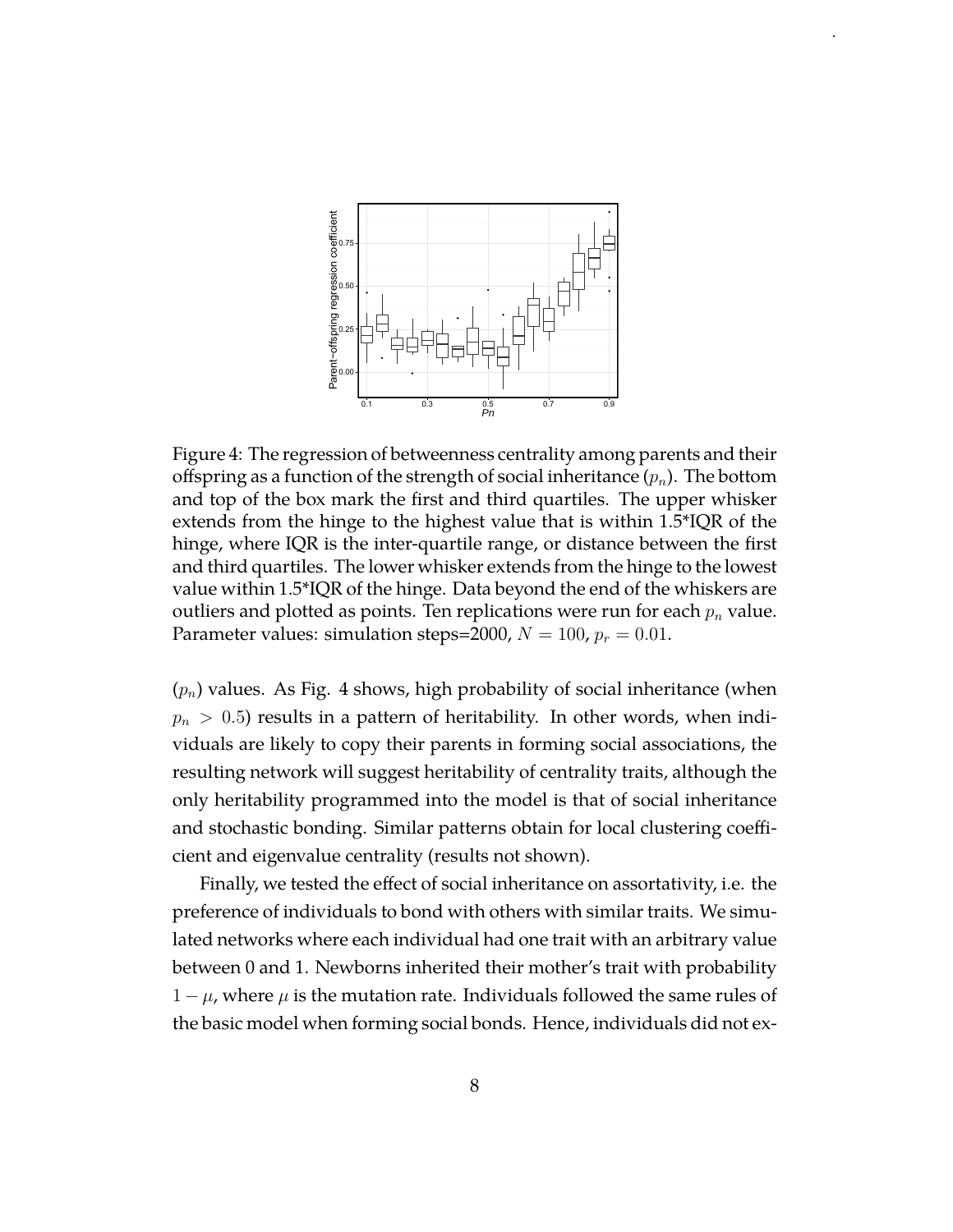

Figure 5: Illustration of assortativity without explicit assortative preference. Dots and notches note assortativity coefficients and standard errors, respectively, for model networks (red), and shuffled networks, where trait values were reassigned randomly. Inset networks illustrate examples from the two groups. Circle colors represent arbitrary continuous trait values. Lines represent social bonds between individuals. Parameter values are the same as in 4, with mutation probability  $\mu = 0.05$ 

plicitly prefer to bond with others with the same trait value. Nevertheless, the rate of assortativity was significantly higher than in random networks, in which the trait values were re-assigned randomly (Figure 5).

## **3 Discussion**

Our model provides a step towards a general theory of social structure in animals, and incorporates two main processes shaping social networks: 1) demography, which influences social structure as individuals gain contacts when others join the population and lose contacts when individuals die or leave; 2) "social inheritance" of connections, where individuals are more likely to bond with individuals already connected to their parents than to the rest of the population. This second process is crucial to the formation of cohesive clusters in social networks. Notably, social inheritance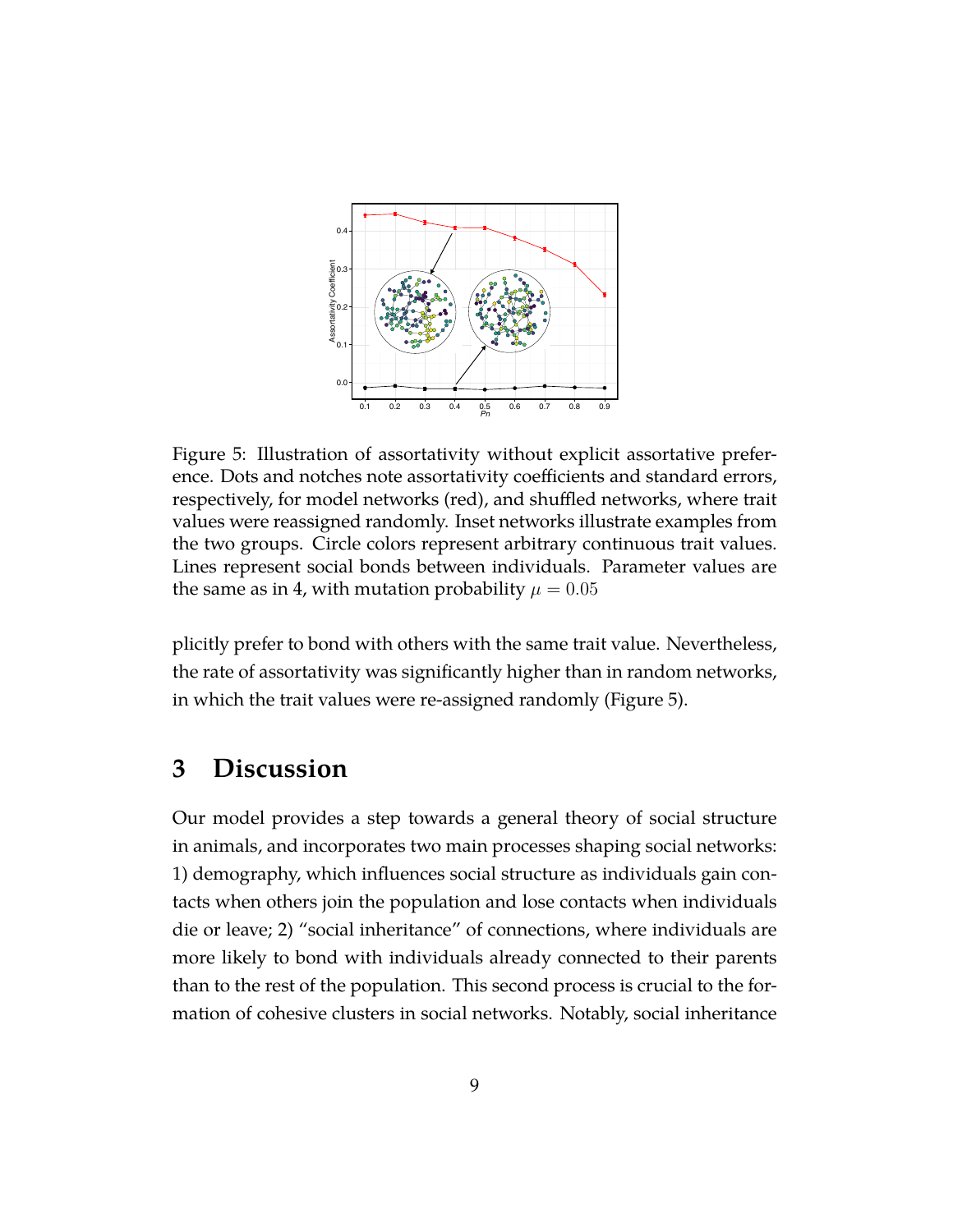usually depends on the mother-offspring unit, long viewed as the base of social structure [37]. We showed that in four different species it is possible to identify parameter values to generate networks that are similar in structure to the observed social networks, with respect to both the degree distribution, and markedly also the clustering coefficient distribution, in contrast to most studies of social network formation.

Clustering is an important feature of social networks, that distinguishes them from other types of networks, such as transportation networks and the internet [38]. Theory predicts that clustered networks are more conducive to cooperation [39, 40], and empirical studies document a tendency to close triads [20, 34], suggesting that it might be a generally adaptive feature of social structure. Nevertheless, most previous models of sociality and network formation do not explicitly account for clustering. For example, whereas preferential attachment can reconstruct the degree distribution of social networks, it fails to reconstruct their high degree of clustering [30].

Our work shows that clustering can result from social inheritance, which requires a behavioral mechanism that facilitates introduction of newborns to their mother's social partners. As in many species young individuals tend to follow their mothers, it is easy to think about such a passive mechanism: young individuals are introduced to other individuals by spending time with their mother's partners. Moreover, in some species current group members show active interest in newborns [41], promoting the initiation of a social bond between newborns and their mother's partners. Further work could test if initial interest in newborns later translates to stronger social bonds with individuals reaching adulthood.

Our model makes a number of simplifying assumptions such as no individual heterogeneity, or age- or stage-structure in our demography. We also do not treat sex-specific dispersal, a mechanism that results in different social environments for the two sexes. We do not argue that these as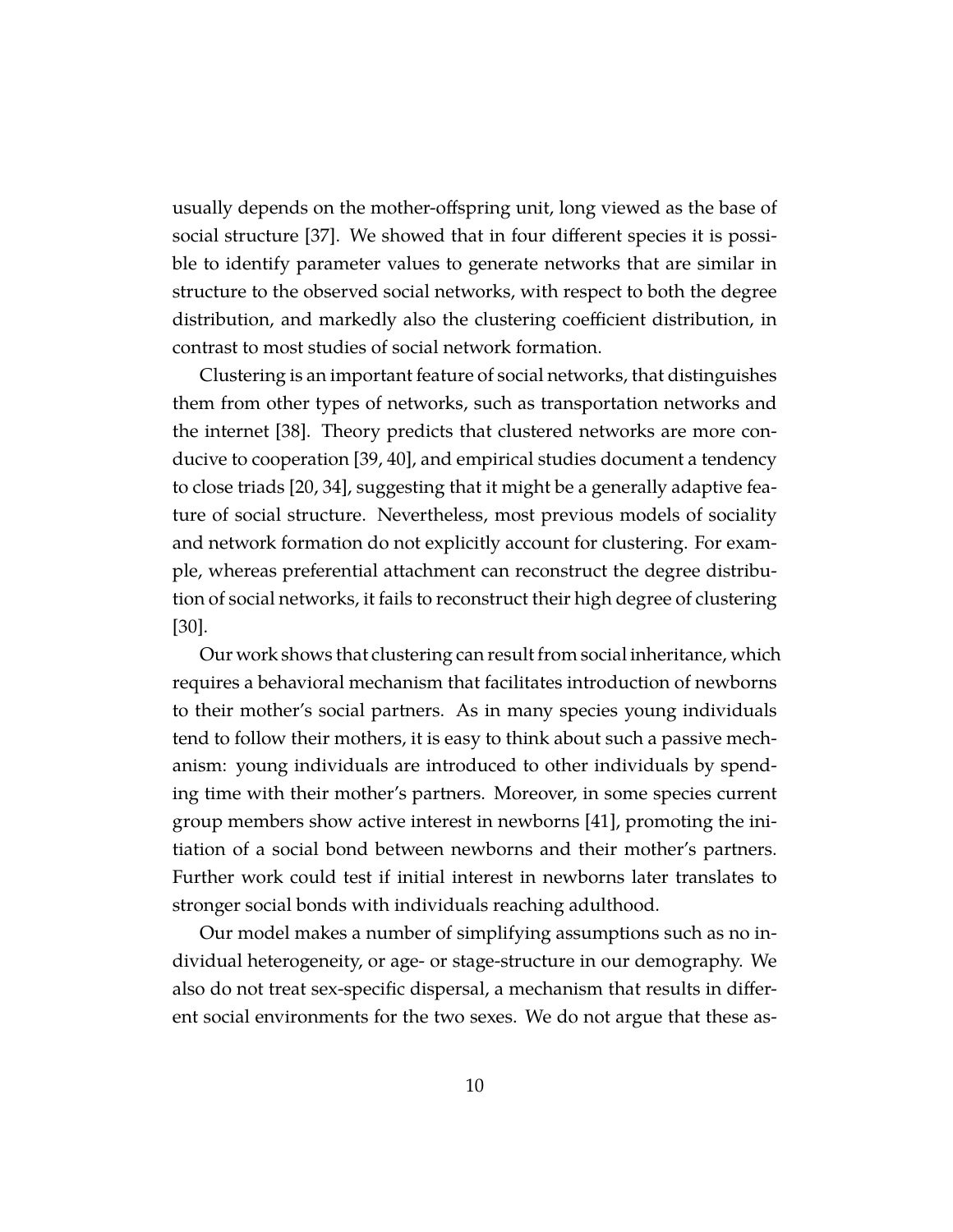sumptions actually hold in nature. However, we argue the fact that we can produce realistic-looking networks using this very simple model indicates that the social inheritance of connections is likely to be an important factor structuring social networks. Our model can therefore serve as a departure point to test the effect of additional factors. For example, after fitting the model to an observed social network, one could test whether personality can explain the variance not explained by social inheritance and stochasticity. This can be attained by adding personality to the agent-based model as a factor that influences individual bonding decisions.

Our model also has implications for how positions in social networks can be inherited, which has important implications for social dynamics. For example, Fowler et al. [42] found that in humans, network traits such as degree and transitivity were heritable. In non-human primates, it was suggested that indirect network traits such as betweenness are more heritable than direct ones in rhesus macaques, *Macaca mulatta* [43]. In contrast, a study of yellow-bellied marmots, *Marmota flaviventris*, presented evidence for heritability of social network measures based on direct interactions [44], but not indirect interactions. Taken together, these studies suggest network position can be heritable, but have not been able to elucidate the mechanism of inheritance. Our model suggests that much of the inheritance of network position might be social (as opposed to genetic), from individuals copying their parents (or other role models). Therefore, studies aiming to get at genetic inheritance specifically need to control for social inheritance.

Another robust finding in network science and animal behavior is that individuals tend to connect to others with traits similar to themselves (e.g., [45–47] for examples in animal behavior). This assortativity is crucial for social evolutionary theory, as the costs and benefits of social interactions depend on partner phenotypes. This is in line with other recent work [48] that has found that assortative mating can arise without assortative preferences, as a result of dynamic processes in a closed system. Our model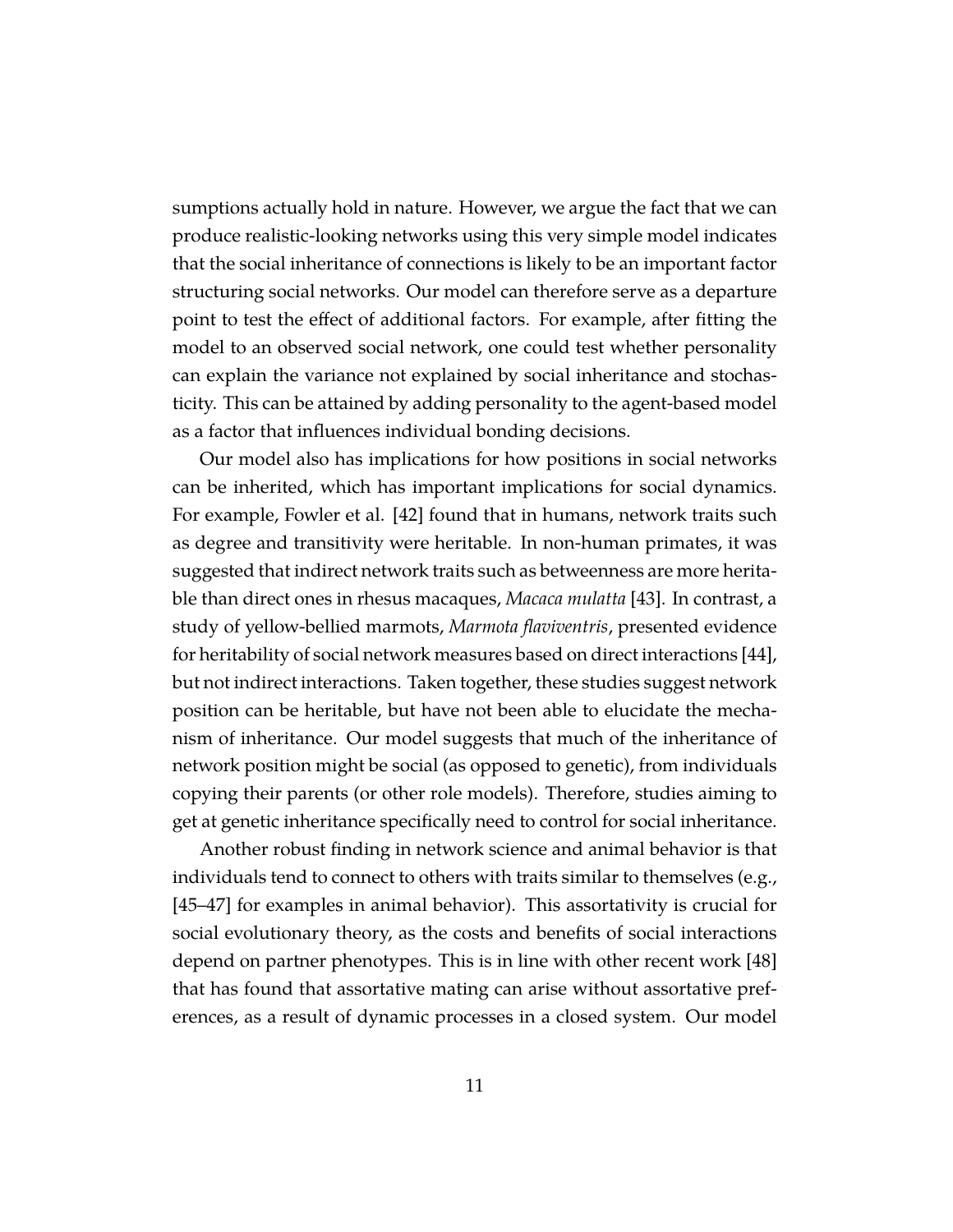provides another general mechanism, social inheritance, that can lead to high assortativity in the absence of explicitly assortative preferences for social bonding. Empirically, our results call for a careful assessment of networks with apparent phenotypic assortment, and controlling for social inheritance. This will be difficult to do with only static network data, but will be feasible for species with long-term data on the network dynamics.

There are several interesting future avenues to be explored in future research. First, we used binary networks to describe the strength of social bonds that are inherently on a continuous scale [49, 50]. Whereas our model could generate networks similar in structure to observed networks, weighted networks that can describe the delicate differences in the strength of social bonds between individuals would be more relevant in some cases. It would be straightforward to replace our binary bond generation with a distribution of bond strength though that will come at the cost of additional model complexity and parameters. Therefore, such an extension might be best attempted in conjunction with a more mechanistic approach to how social bonds are formed and maintained. Second, even though our model is extremely simplistic, most of its mathematical properties (including probability distributions over network measures such as the degree distribution) are analytically intractable, which makes model-fitting a challenge. Methods such as approximate bayesian computation [51, 52], coupled with dimensionality reduction techniques [53] can be used to develop algorithms for estimating parameters of the model and also incorporate more information about individual variation and environmental effects. Additionally, long-term datasets on social network dynamics can allow estimation of the social inheritance and random bonding parameters *p<sup>n</sup>* and *p<sup>r</sup>* directly. Lastly, our model does not consider changes in social bonds after these were established. Although this assumption is supported by empirical findings concerning bond stability in some species [20, 54], future models in which this assumption is relaxed should be developed. We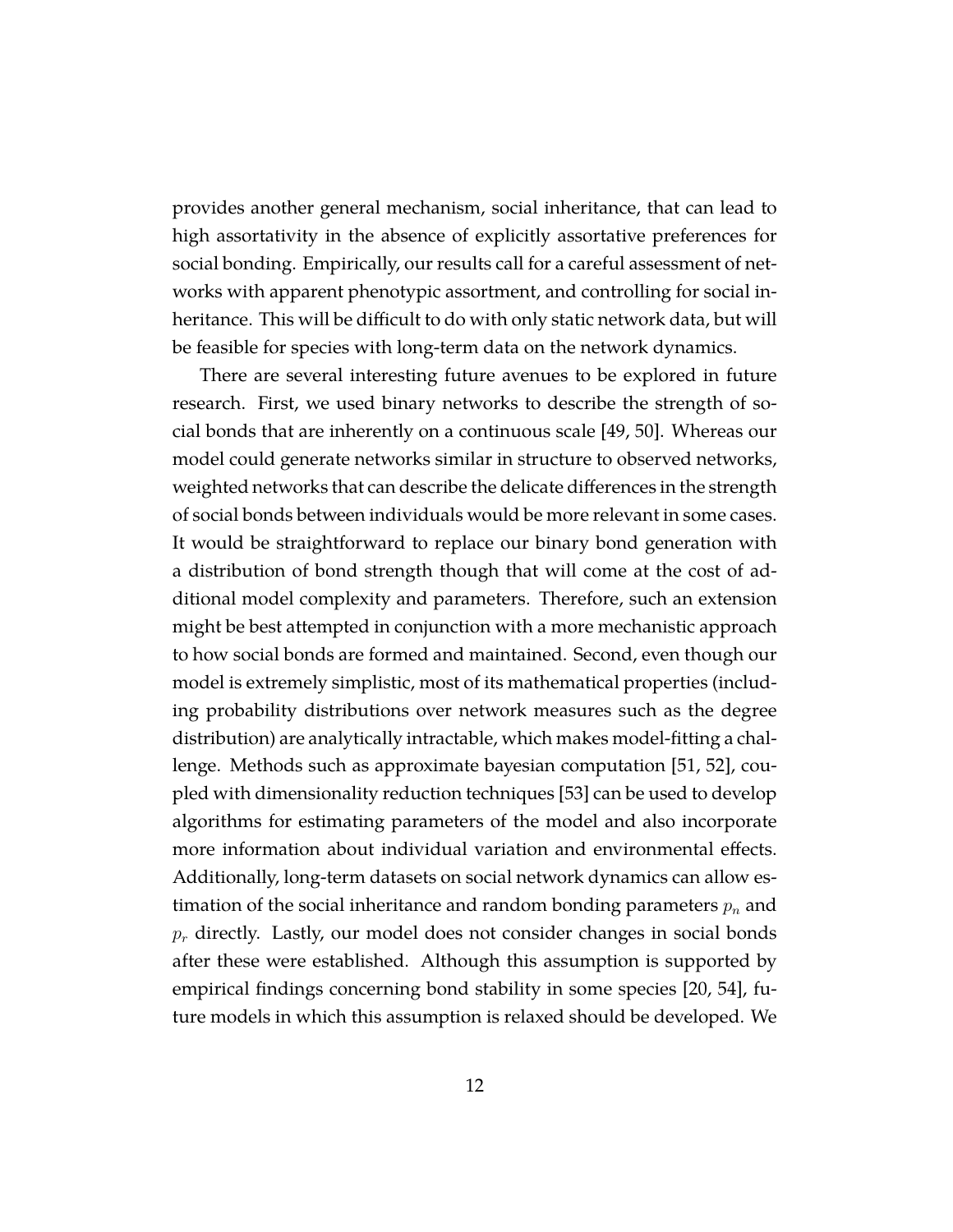also assume a single type of bond between individuals, whereas in nature, different social networks exist for different kinds of interactions (e.g., affiliative, agonistic, etc.). Such "multiplex networks" represent an important future direction.

In conclusion, the theory we present here is based on the idea that any snapshot of a social network should be regarded and analyzed as the result of a dynamic process [55]. A social network is emergent in its nature, and its structure depends on environmental, individual, and structural effects [20] and as such, it can only be understood in the context of past events, within a demographic framework.

#### **4 Methods**

#### **4.1 Data**

The Hyena social network was obtained from one of the binary networks analyzed by [20], where details on social network construction can be found. Briefly, the network is derived from association indexes based on social proximity in a spotted hyena clan in Maasai Mara Natural Reserve, Kenya, over one full year (1997). Similarly, the hyrax network was described by [34], and is based on affiliative interactions in a rock hyrax population in the Ein Gedi Nature Reserve, Israel, during a five-months field season (2009). The dolphin network was published in [35], and is based on spatial proximity. The lizard social network was published by [36], and is also based on spatial proximity, measured using GPS collars. To get a binary network, we filtered this network to retain only social bonds with association index above the 75% quartile.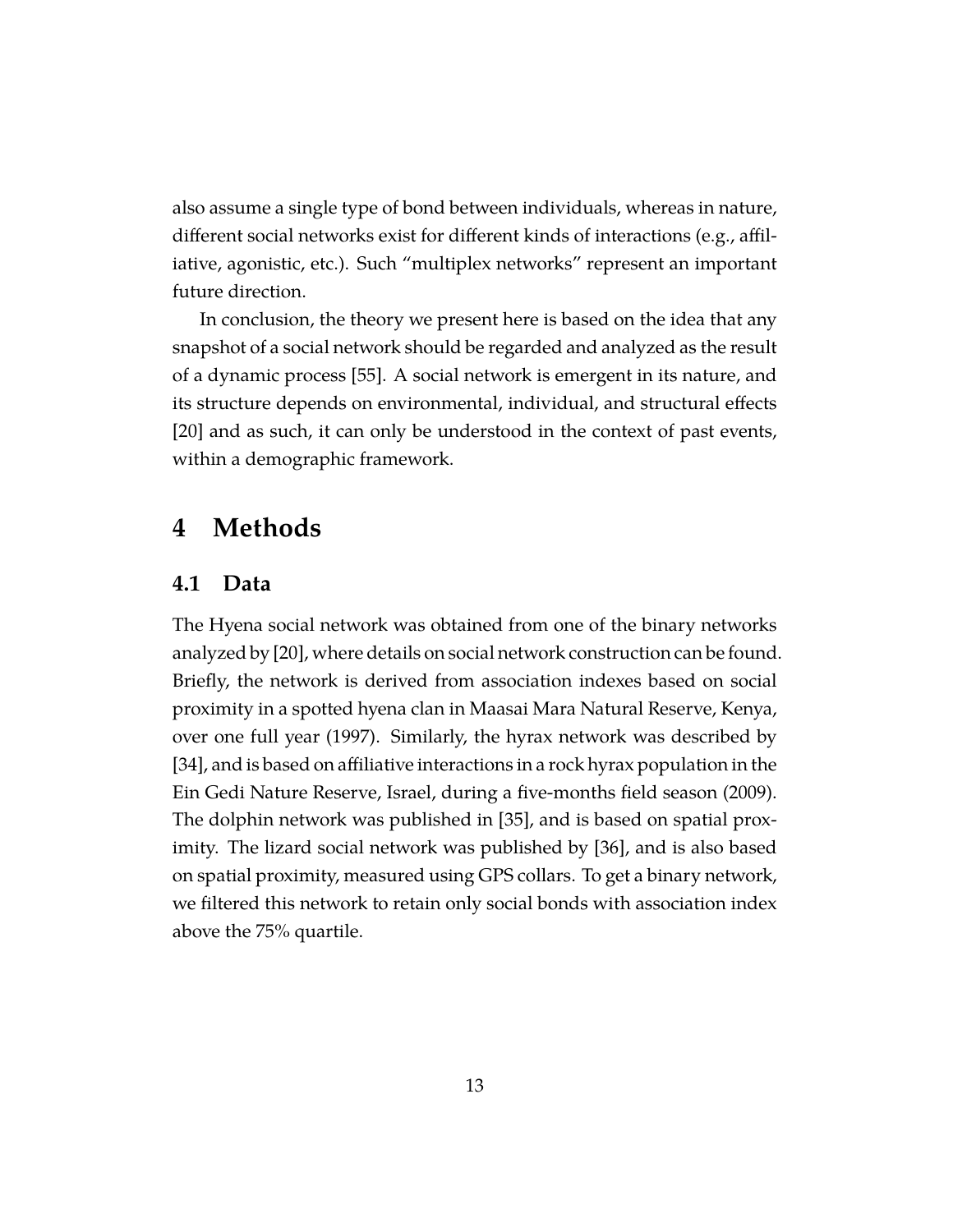#### **4.2 Network measures**

Network density is defined as  $D = \frac{T}{N(N-1)}$  where T is the number of ties (edges) and N the number of nodes. The global clustering coefficient is based on triplets of nodes. A triplet includes three nodes that are connected by either two (open triplet) or three (closed triplet) undirected ties. Measuring the clustering in the whole network, the global clustering coefficient is defined as

$$
C = \frac{\text{closed triplets}}{\text{triplets}} \tag{1}
$$

The local clustering coefficient measures the clustering of each node:

$$
C_i = \frac{\text{number of edges among node i's contacts}}{\text{number of possible ties among node i's contacts}} \tag{2}
$$

The betweenness centrality of a node *v* is given by

$$
g(v) = \frac{2 \sum_{s \neq v \neq t} \frac{\sigma_{st}(v)}{\sigma_{st}}}{(N-1)(N-2)}
$$
(3)

where  $\sigma_{st}$  is the total number of shortest paths from node *s* to node *t* and  $\sigma_{st}(v)$  is the number of those paths that pass through *v*.

## **5 Acknowledgments**

We are thankful to Kay E. Holekamp and Eli Geffen for sharing data, and to Robert Seyfarth, Elliot Aguilar and Çağlar Akçay for valuable comments. This study was supported by the University of Pennsylvania and NSF Grant EF-1137894.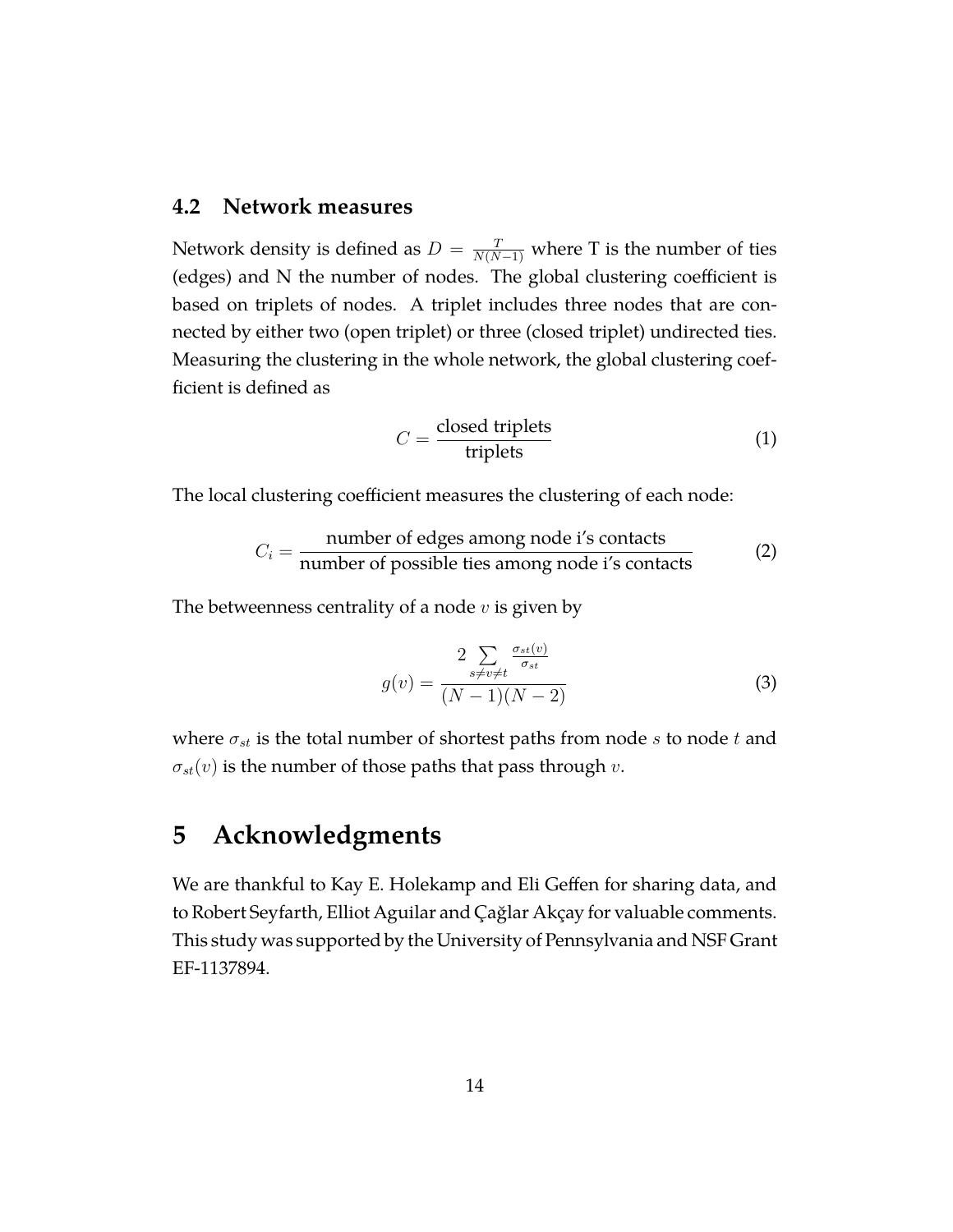## **References**

- [1] Silk, J. B, Alberts, S. C, & Altmann, J. (2003) Social Bonds of Female Baboons Enhance Infant Survival. *Science* **302**, 1231–1234.
- [2] Silk, J. B, Beehner, J. C, Bergman, T. J, Crockford, C, Engh, A. L, Moscovice, L. R, Wittig, R. M, Seyfarth, R. M, & Cheney, D. L. (2010) Strong and Consistent Social Bonds Enhance the Longevity of Female Baboons. *Current Biology* **20**, 1359–1361.
- [3] Barocas, A, Ilany, A, Koren, L, Kam, M, & Geffen, E. (2011) Variance in Centrality within Rock Hyrax Social Networks Predicts Adult Longevity. *PLoS ONE* **6**, e22375.
- [4] Drewe, J. A. (2009) Who infects whom? Social networks and tuberculosis transmission in wild meerkats. *Proceedings of the Royal Society of London B: Biological Sciences* p. rspb20091775.
- [5] Hamede, R. K, Bashford, J, McCallum, H, & Jones, M. (2009) Contact networks in a wild Tasmanian devil (Sarcophilus harrisii) population: using social network analysis to reveal seasonal variability in social behaviour and its implications for transmission of devil facial tumour disease. *Ecology Letters* **12**, 1147–1157.
- [6] Eubank, S, Guclu, H, Anil Kumar, V. S, Marathe, M. V, Srinivasan, A, Toroczkai, Z, & Wang, N. (2004) Modelling disease outbreaks in realistic urban social networks. *Nature* **429**, 180–184.
- [7] Mossong, J, Hens, N, Jit, M, Beutels, P, Auranen, K, Mikolajczyk, R, Massari, M, Salmaso, S, Tomba, G. S, Wallinga, J, Heijne, J, Sadkowska-Todys, M, Rosinska, M, & Edmunds, W. J. (2008) Social Contacts and Mixing Patterns Relevant to the Spread of Infectious Diseases. *PLoS Med* **5**, e74.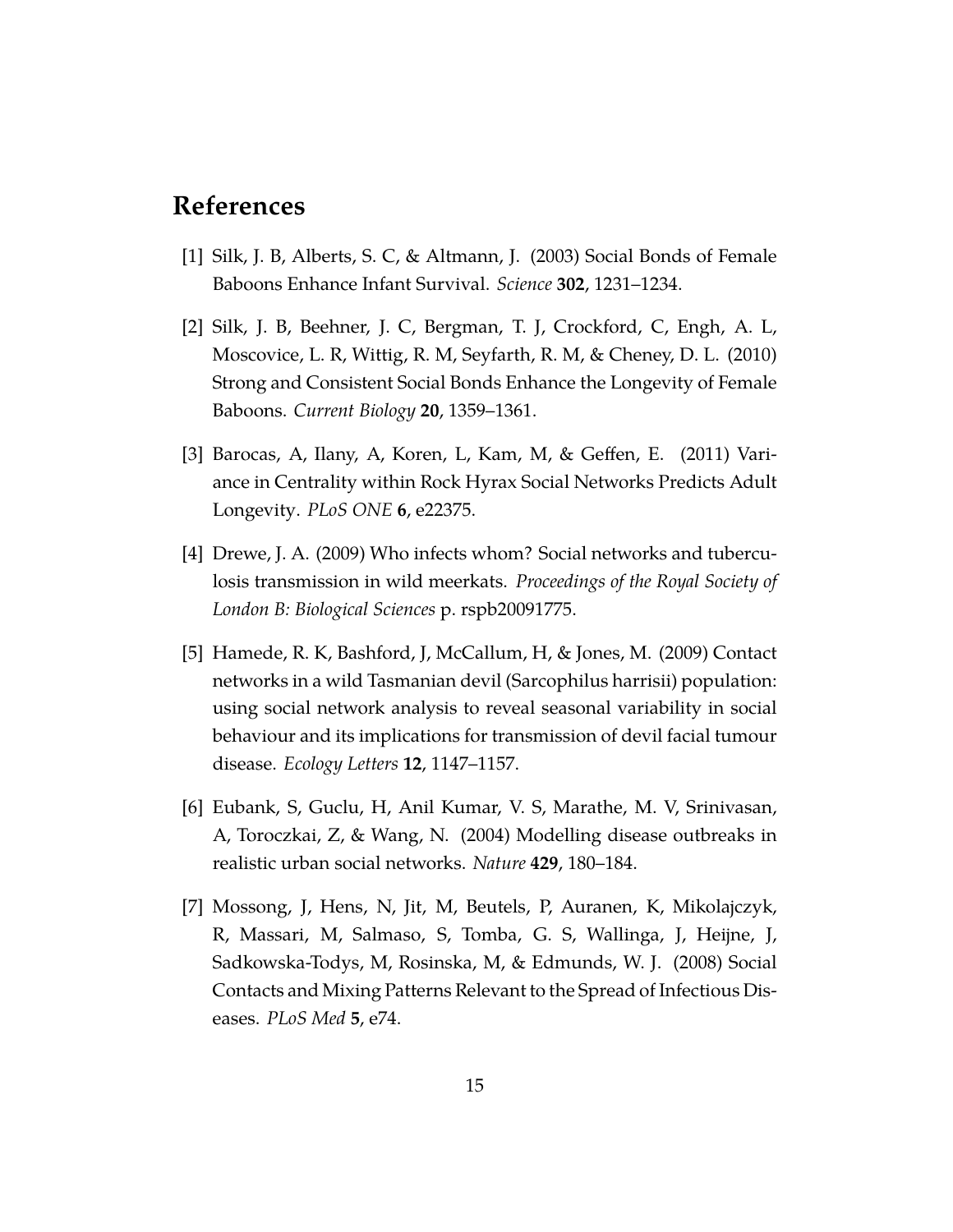[8] Fu, F, Chen, X, Liu, L, & Wang, L. (2007) Social dilemmas in an online social network: The structure and evolution of cooperation. *Physics Letters A* **371**, 58–64.

[.](http://creativecommons.org/licenses/by-nc-nd/4.0/)

- [9] Ohtsuki, H, Hauert, C, Lieberman, E, & Nowak, M. A. (2006) A simple rule for the evolution of cooperation on graphs and social networks. *Nature* **441**, 502–505.
- [10] Santos, F. C, Santos, M. D, & Pacheco, J. M. (2008) Social diversity promotes the emergence of cooperation in public goods games. *Nature* **454**, 213–216.
- [11] Rand, D. G, Nowak, M. A, Fowler, J. H, & Christakis, N. A. (2014) Static network structure can stabilize human cooperation. *Proceedings of the National Academy of Sciences* **111**, 17093–17098.
- [12] Kappeler, P. M, Cremer, S, & Nunn, C. L. (2015) Sociality and health: impacts of sociality on disease susceptibility and transmission in animal and human societies. *Philosophical Transactions of the Royal Society of London B: Biological Sciences* **370**, 20140116.
- [13] Cohen, S & Wills, T. A. (1985) Stress, social support, and the buffering hypothesis. *Psychological bulletin* **98**, 310.
- [14] Kikusui, T, Winslow, J. T, & Mori, Y. (2006) Social buffering: relief from stress and anxiety. *Philosophical Transactions of the Royal Society B: Biological Sciences* **361**, 2215–2228.
- [15] Hinde, R. A. (1976) Interactions, Relationships and Social Structure. *Man* **11**, 1–17.
- [16] Wey, T, Blumstein, D. T, Shen, W, & Jordán, F. (2008) Social network analysis of animal behaviour: a promising tool for the study of sociality. *Animal Behaviour* **75**, 333–344.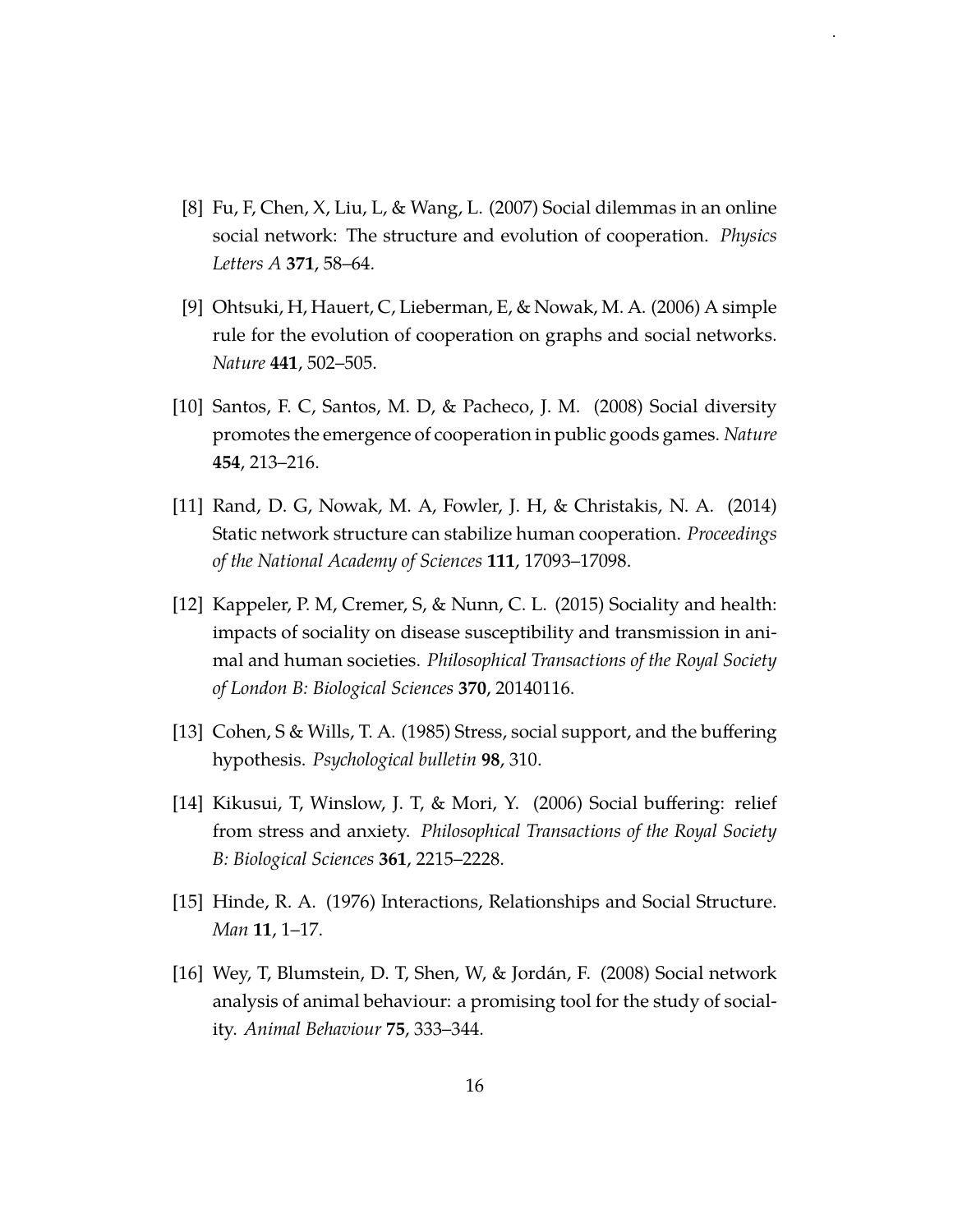- [17] Fewell, J. H. (2003) Social Insect Networks. *Science* **301**, 1867–1870.
- [18] Lewis, K, Gonzalez, M, & Kaufman, J. (2012) Social selection and peer influence in an online social network. *Proceedings of the National Academy of Sciences* **109**, 68–72.
- [19] Aplin, L, Farine, D, Morand-Ferron, J, Cole, E, Cockburn, A, & Sheldon, B. (2013) Individual personalities predict social behaviour in wild networks of great tits (parus major). *Ecology letters* **16**, 1365–1372.
- [20] Ilany, A, Booms, A. S, & Holekamp, K. E. (2015) Topological effects of network structure on long-term social network dynamics in a wild mammal. *Ecology Letters* **18**, 687–695.
- [21] Oh, K. P & Badyaev, A. V. (2010) Structure of social networks in a passerine bird: consequences for sexual selection and the evolution of mating strategies. *The American Naturalist* **176**, E80–E89.
- [22] Aplin, L. M, Farine, D. R, Morand-Ferron, J, Cockburn, A, Thornton, A, & Sheldon, B. C. (2015) Experimentally induced innovations lead to persistent culture via conformity in wild birds. *Nature* **518**, 538–541.
- [23] Allen, J, Weinrich, M, Hoppitt, W, & Rendell, L. (2013) Network-based diffusion analysis reveals cultural transmission of lobtail feeding in humpback whales. *Science* **340**, 485–488.
- [24] Krause, J, Krause, S, Arlinghaus, R, Psorakis, I, Roberts, S, & Rutz, C. (2013) Reality mining of animal social systems. *Trends Ecol Evol* **28**, 541–551.
- [25] Seyfarth, R. M. (1977) A model of social grooming among adult female monkeys. *Journal of Theoretical Biology* **65**, 671–698.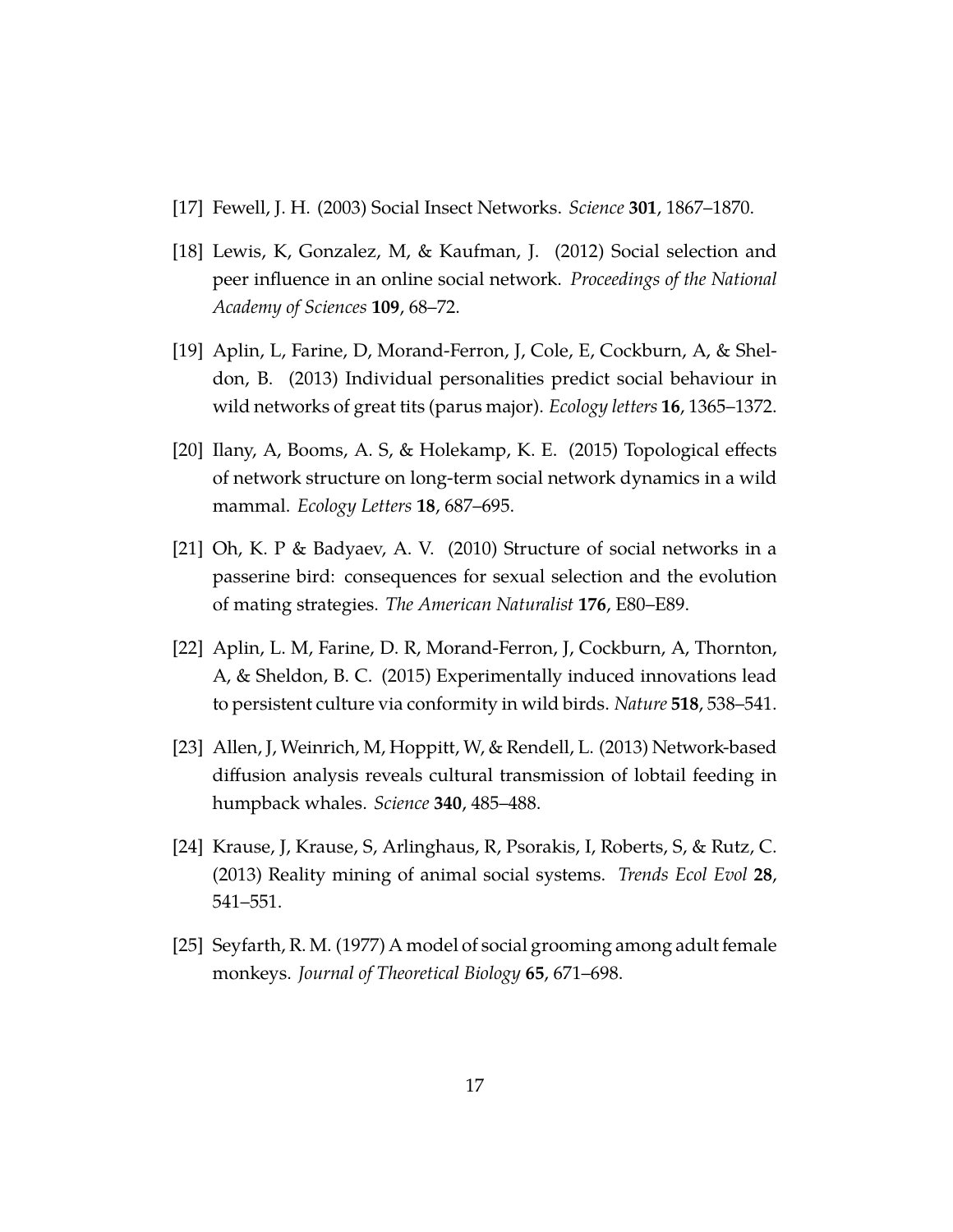- [26] Sterck, E. H. M, Watts, D. P, & Schaik, C. P. v. (1997) The evolution of female social relationships in nonhuman primates. *Behavioral Ecology and Sociobiology* **41**, 291–309.
- [27] Skyrms, B & Pemantle, R. (2000) A dynamic model of social network formation. *Proceedings of the National Academy of Sciences of the United States of America* pp. 9340–9346.
- [28] Jackson, M. O & Watts, A. (2002) The evolution of social and economic networks. *Journal of Economic Theory* **106**, 265–295.
- [29] Barabási, A.-L & Albert, R. (1999) Emergence of scaling in random networks. *science* **286**, 509–512.
- [30] Jackson, M. O & Rogers, B. W. (2007) Meeting Strangers and Friends of Friends: How Random Are Social Networks? *The American Economic Review* **97**, 890–915.
- [31] Moore, C, Ghoshal, G, & Newman, M. E. J. (2006) Exact solutions for models of evolving networks with addition and deletion of nodes. *Physical Review E* **74**, 036121.
- [32] Ghoshal, G, Chi, L, & Barabási, A.-L. (2013) Uncovering the role of elementary processes in network evolution. *Scientific reports* **3**.
- [33] Lusseau, D. (2003) The emergent properties of a dolphin social network. *Proceedings of the Royal Society of London B: Biological Sciences* **270**, S186–S188.
- [34] Ilany, A, Barocas, A, Koren, L, Kam, M, & Geffen, E. (2013) Structural balance in the social networks of a wild mammal. *Animal Behaviour* **85**, 1397–1405.
- [35] Lusseau, D, Schneider, K, Boisseau, O. J, Haase, P, Slooten, E, & Dawson, S. M. (2003) The bottlenose dolphin community of doubtful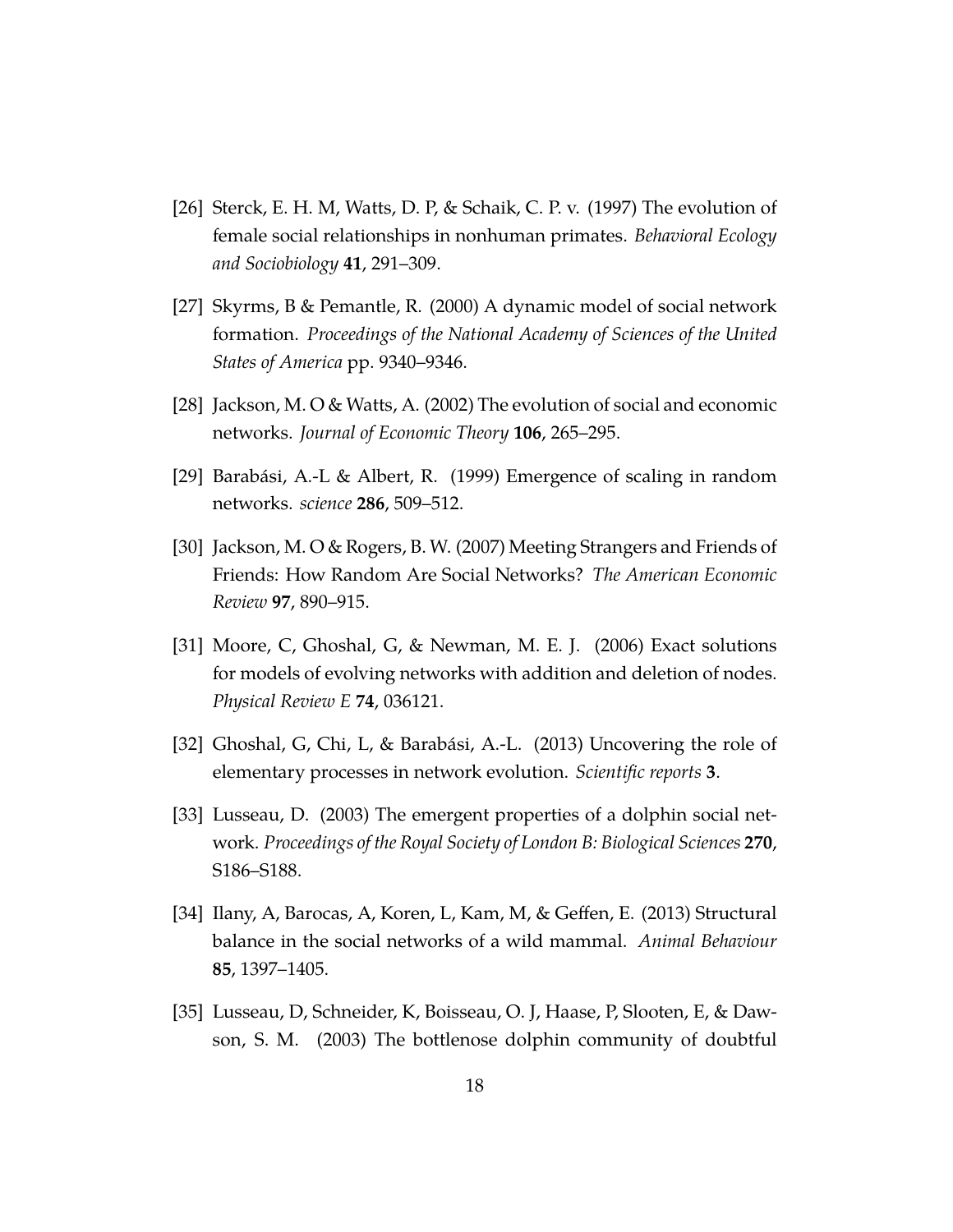sound features a large proportion of long-lasting associations. *Behavioral Ecology and Sociobiology* **54**, 396–405.

- [36] Bull, C, Godfrey, S, & Gordon, D. (2012) Social networks and the spread of salmonella in a sleepy lizard population. *Molecular Ecology* **21**, 4386–4392.
- [37] Kummer, H. (1971) *Primate societies: Group techniques of ecological adaptation*. (Aldine-Atherton).
- [38] Newman, M. E. J & Park, J. (2003) Why social networks are different from other types of networks. *Physical Review E* **68**, 036122.
- [39] Cavaliere, M, Sedwards, S, Tarnita, C. E, Nowak, M. A, & Csikász-Nagy, A. (2012) Prosperity is associated with instability in dynamical networks. *Journal of theoretical biology* **299**, 126–138.
- [40] Lion, S & Baalen, M. v. (2008) Self-structuring in spatial evolutionary ecology. *Ecology Letters* **11**, 277–295.
- [41] Kinnaird, M. F. (1990) Pregnancy, gestation and parturition in freeranging tana river crested mangabeys (cercocebus galeritus galeritus). *American Journal of Primatology* **22**, 285–289.
- [42] Fowler, J. H, Dawes, C. T, & Christakis, N. A. (2009) Model of genetic variation in human social networks. *Proceedings of the National Academy of Sciences* **106**, 1720–1724.
- [43] Brent, L. J. N, Heilbronner, S. R, Horvath, J. E, Gonzalez-Martinez, J, Ruiz-Lambides, A, Robinson, A. G, Skene, J. H. P, & Platt, M. L. (2013) Genetic origins of social networks in rhesus macaques. *Scientific Reports* **3**.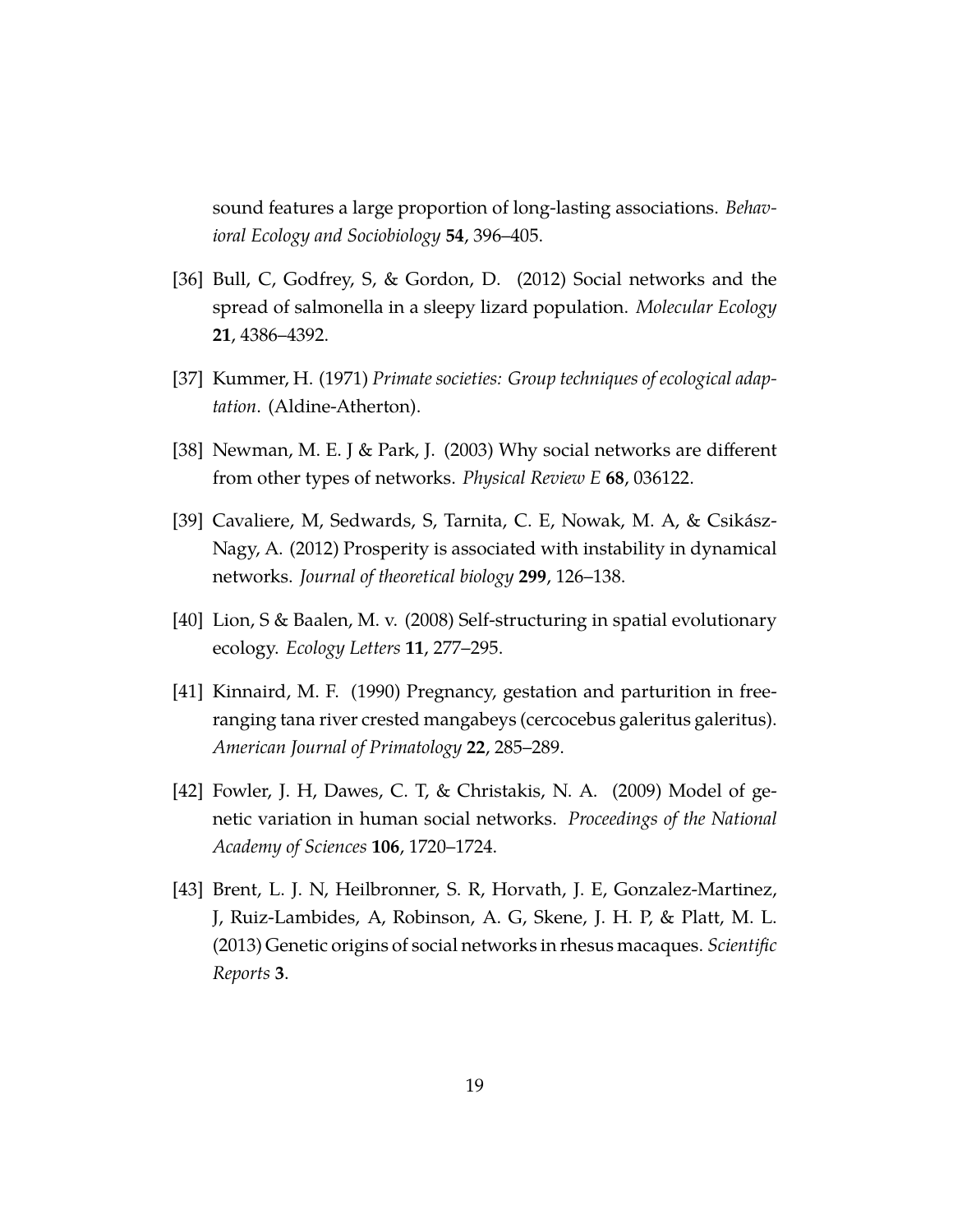- [44] Lea, A. J, Blumstein, D. T, Wey, T. W, & Martin, J. G. (2010) Heritable victimization and the benefits of agonistic relationships. *Proceedings of the National Academy of Sciences* **107**, 21587–21592.
- [45] Croft, D. P, James, R, Ward, A. J. W, Botham, M. S, Mawdsley, D, & Krause, J. (2005) Assortative interactions and social networks in fish. *Oecologia* **143**, 211–219.
- [46] Lusseau, D & Newman, M. E. J. (2004) Identifying the role that animals play in their social networks. *Proceedings of the Royal Society of London B: Biological Sciences* **271**, S477–S481.
- [47] Wolf, J. B. W, Mawdsley, D, Trillmich, F, & James, R. (2007) Social structure in a colonial mammal: unravelling hidden structural layers and their foundations by network analysis. *Animal Behaviour* **74**, 1293– 1302.
- [48] Xie, Y, Cheng, S, & Zhou, X. (2015) Assortative mating without assortative preference. *Proceedings of the National Academy of Sciences* **112**, 5974–5978.
- [49] Croft, D. P, Madden, J. R, Franks, D. W, & James, R. (2011) Hypothesis testing in animal social networks. *Trends in Ecology & Evolution* **26**, 502–507.
- [50] Farine, D. R. (2014) Measuring phenotypic assortment in animal social networks: weighted associations are more robust than binary edges. *Animal Behaviour* **89**, 141–153.
- [51] Pritchard, J. K, Seielstad, M. T, Perez-Lezaun, A, & Feldman, M. W. (1999) Population growth of human y chromosomes: a study of y chromosome microsatellites. *Molecular biology and evolution* **16**, 1791– 1798.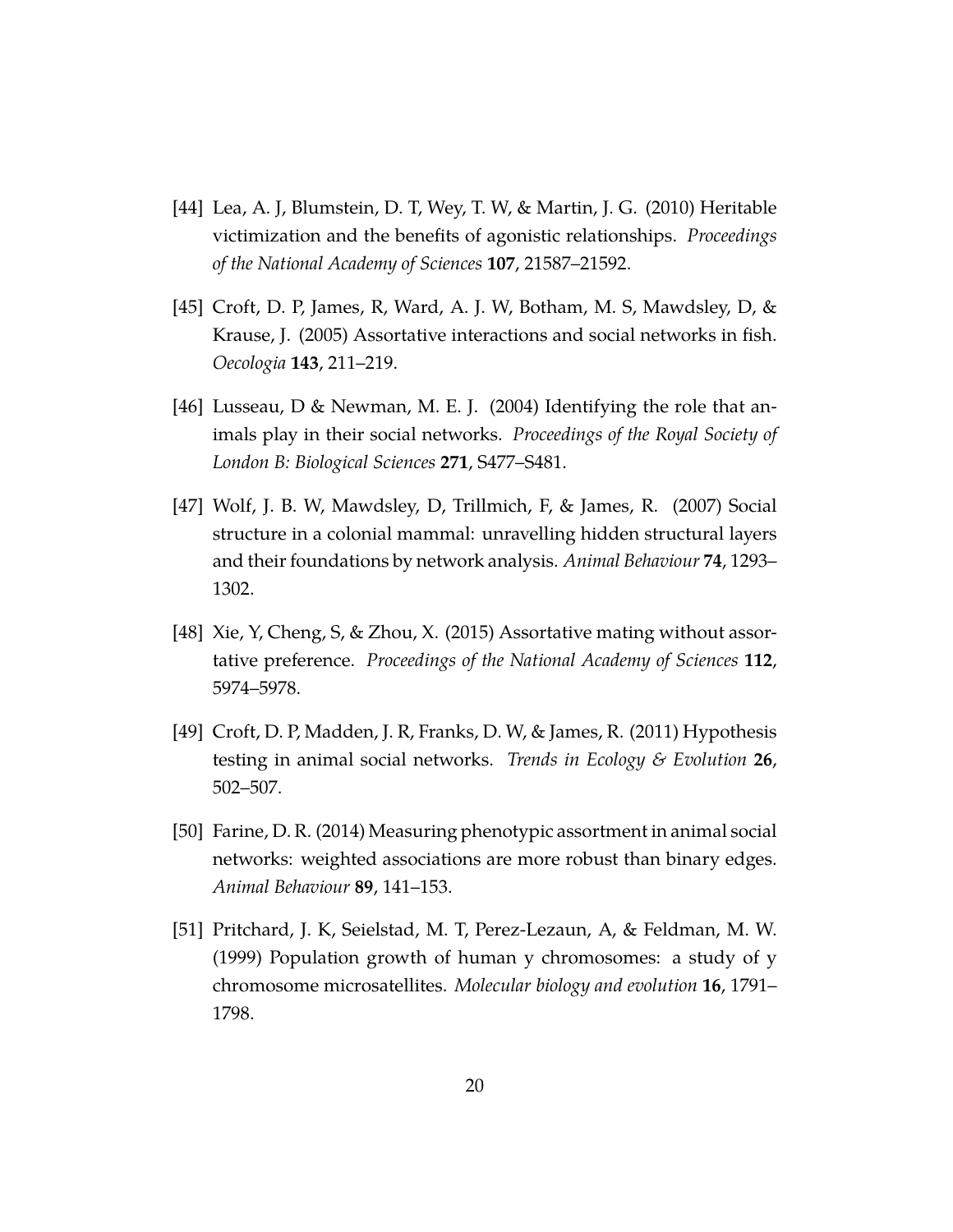- [52] Marjoram, P, Molitor, J, Plagnol, V, & Tavaré, S. (2003) Markov chain monte carlo without likelihoods. *Proceedings of the National Academy of Sciences* **100**, 15324–15328.
- [53] Wegmann, D, Leuenberger, C, & Excoffier, L. (2009) Efficient approximate bayesian computation coupled with markov chain monte carlo without likelihood. *Genetics* **182**, 1207–1218.
- [54] Shizuka, D, Chaine, A. S, Anderson, J, Johnson, O, Laursen, I. M, & Lyon, B. E. (2014) Across-year social stability shapes network structure in wintering migrant sparrows. *Ecology Letters* **17**, 998–1007.
- [55] Pinter-Wollman, N, Hobson, E. A, Smith, J. E, Edelman, A. J, Shizuka, D, de Silva, S, Waters, J. S, Prager, S. D, Sasaki, T, Wittemyer, G, Fewell, J, & McDonald, D. B. (2014) The dynamics of animal social networks: analytical, conceptual, and theoretical advances. *Behavioral Ecology* **25**, 242–255.

# **Supplementary Information**

## **SI 1 Mean-field approximation of the model**

To characterize the expected dynamics of the degree distribution, consider a focal individual that has degree *d* at time period *t*. In period *t*+1, the probability that this individual increases its degree by one,  $p_d^+$  $_d^+$ , is:

$$
p_d^+ = \frac{(N-1-d)}{N} \frac{dp_n + (N-d-2)p_r + p_b}{N-1} \,. \tag{4}
$$

The first fraction in (4) is the probability that an individual not connected to the focal individual is selected to die, while the second fraction is the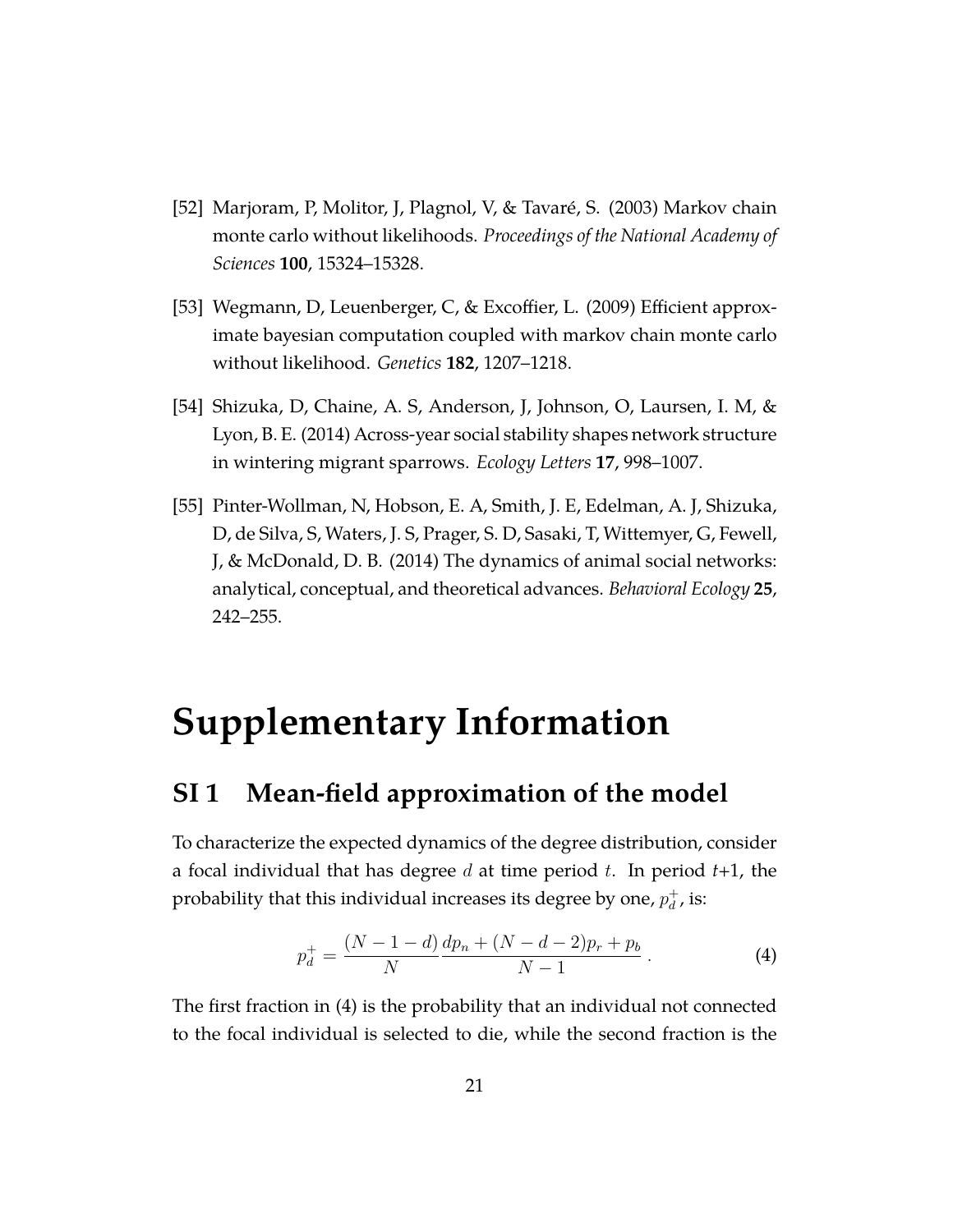average probability that the newborn individual becomes connected to the focal individual.

The probability of a focal individual's degree *d* (*>* 0) going down by one*,*  $p_d^-$ *,* is likewise given by

$$
p_d^- = \frac{d}{N} \left( 1 - \frac{(d-1)p_n + (N-d)p_r + p_b}{N-1} \right) ,\qquad (5)
$$

which is simply the probability one of the focal individual's connections dies times the newborn individual does not connect to the focal individual.

Denoting by  $\phi_d$   $^1$  the probability that a randomly selected individual in the population has degree *d*, we can write the following rate equation for the mean-field dynamics of the degree distribution [31]:

$$
\frac{d\phi_d}{dt} = b_d(\phi) + p_{d-1}^+ N \phi_{d-1} + p_{d+1}^- N \phi_{d+1} - (p_d^+ + p_d^-) N \phi_d - \phi_d ,\qquad (6)
$$

where  $b_d(\phi)$  is the probability that a newborn is born with *d* connections (itself a function of the degree distribution  $\phi$ ), and the last term in (6) is the probability that a degree *d* individual dies, reflecting our assumption that death occurs randomly with respect to degree. If we assume  $p_b = 1$ , so that the newborn always connects to its parent, then  $b_d(\phi)$  is given by (for  $d \geq 1$ ;  $b_0 = 0$  in that case):

$$
b_d(\phi) = \sum_{l=0}^{N-1} \phi_l \sum_{i=0}^{\text{Min}(l,d-1)} \binom{l}{i} p_n^i (1-p_n)^{l-i} \binom{N-2-l}{d-1-i} p_r^{d-1-i} (1-p_r)^{N-1-l-d+i}
$$
\n(7)

where the inner sum is the probability that an offspring of a parent of degree *l* is born with degree *d*, and the outer sum takes the expectation over the degree distribution. Equation (6) is of an approximate nature, since it assumes that death and birth events are uncorrelated between different

<sup>&</sup>lt;sup>1</sup>for  $0 \le d \le N - 1$ , with the convention that  $p_{-1}^+ = p_0^- = 0$